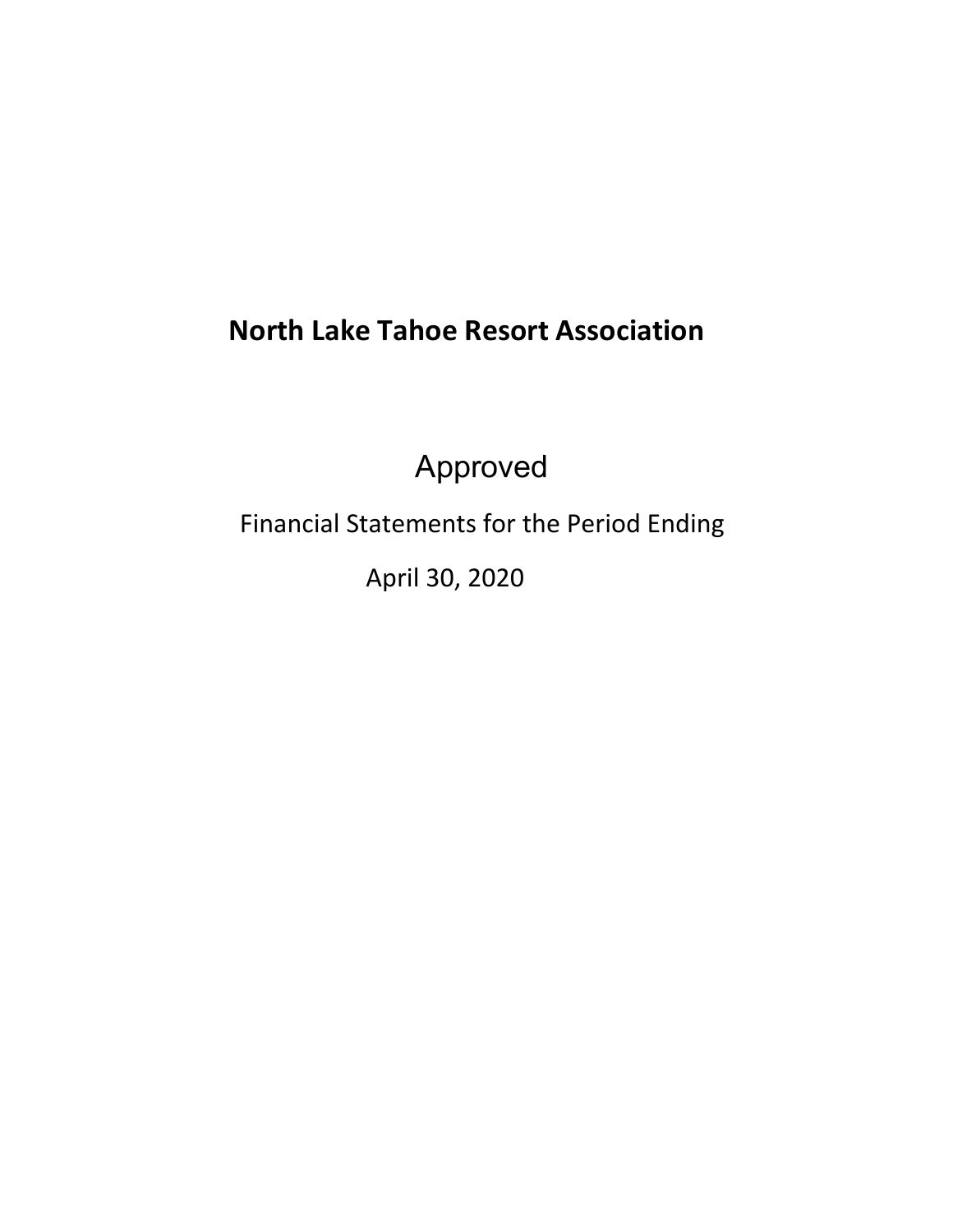**Accrual Basis**

## **North Lake Tahoe Resort Association Balance Sheet**

 **As of April 30, 2020**

|                                           | Apr 30, 20 | Apr 30, 19  | \$ Change | % Change | Jun 30, 19 |
|-------------------------------------------|------------|-------------|-----------|----------|------------|
| <b>ASSETS</b><br><b>Current Assets</b>    |            |             |           |          |            |
| <b>Checking/Savings</b>                   |            |             |           |          |            |
| 1001-00 · Petty Cash                      | 158        | 137         | 21        | 15%      | 116        |
| 1003-00 Cash - Operations BOTW #6712      | 502,671    | 364,750     | 137,921   | 38%      | 332,281    |
| 1007-00 · Cash - Payroll BOTW #7421       | 4,603      | 3,110       | 1,493     | 48%      | 11,572     |
| 1008-00 Marketing Reserve - Plumas        | 50,304     | 50,231      | 73        | 0%       | 50,244     |
| 1009-00 Cash Flow Reserve - Plumas        | 100,814    | 100,617     | 197       | 0%       | 100,650    |
| 1071-00 · Payroll Reserves BOTW #8163     | 29.582     | 29,582      | 0         | 0%       | 29,582     |
| 1080-00 Special Events BOTW #1626         | 95,384     | 143,631     | (48, 247) | (34%)    | 138,243    |
| 10950 · Cash in Drawer                    | 139        | 1,040       | (901)     | (87%)    | 1,678      |
| <b>Total Checking/Savings</b>             | 783,655    | 693,098     | 90,557    | 13%      | 664,366    |
| <b>Accounts Receivable</b>                |            |             |           |          |            |
| 1200-00 Quickbooks Accounts Receivable    | 70,212     | 25,525      | 44,687    | 175%     | 24,817     |
| 1290-00 A/R - TOT                         | 301,548    | 393,492     | (91, 944) | (23%)    | 57,504     |
|                                           |            |             |           |          |            |
| <b>Total Accounts Receivable</b>          | 371,760    | 419,017     | (47, 257) | $(11\%)$ | 82,321     |
| <b>Other Current Assets</b>               |            |             |           |          |            |
| 1200-99 AR Other                          | 1,353      | 10          | 1,343     | 13,430%  | 10         |
| 1201-00 · Member Accounts Receivable      |            |             |           |          |            |
| 1201-01 Member AR - Member Dues           | 67,830     | 25,565      | 42,265    | 165%     | 2,720      |
| 1201-03 Member AR - Other                 | 1,385      | 14,545      | (13, 160) | (90%)    | 3,745      |
| Total 1201-00 Member Accounts Receivable  | 69,215     | 40,110      | 29,105    | 73%      | 6,465      |
| 1201-02 · Allowance for Doubtful Accounts | (2,775)    | (2, 775)    | 0         | 0%       | (1, 587)   |
| 12100 · Inventory Asset                   |            |             |           |          |            |
| 25300 Gift Cards Outstanding              | 18         | $\mathbf 0$ | 18        | 100%     | 15         |
| 12100 · Inventory Asset - Other           | 22,880     | 21,086      | 1,794     | 9%       | 22,015     |
| Total 12100 · Inventory Asset             | 22,898     | 21,086      | 1,812     | 9%       | 22,030     |
| 1299 · Receivable from NLTMC              | 328        | 11,968      | (11, 640) | (97%)    | 15,703     |
| 1490-00 · Security Deposits               | 1,150      | 1,610       | (460)     | (29%)    | 1,250      |
| <b>Total Other Current Assets</b>         | 92,169     | 72,009      | 20,160    | 28%      | 43,871     |
| <b>Total Current Assets</b>               | 1,247,584  | 1,184,124   | 63,460    | 5%       | 790,558    |
| <b>Fixed Assets</b>                       |            |             |           |          |            |
| 1700-00 · Furniture & Fixtures            | 45,289     | 68,768      | (23, 479) | (34%)    | 45,289     |
| 1701-00 · Accum. Depr. - Furn & Fix       | (45, 289)  | (68, 768)   | 23,479    | 34%      | (45, 289)  |
| 1740-00 Computer Equipment                | 4,270      | 8,436       | (4, 166)  | (49%)    | 4,270      |
| 1741-00 · Accum. Depr. - Computer Equip   | (4,269)    | (8, 435)    | 4,166     | 49%      | (4,269)    |
| 1750-00 Computer Software                 | 20,493     | 21,520      | (1,027)   | (5%)     | 20,493     |
| 1751-00 Accum. Amort. - Software          | (20, 265)  | (19, 877)   | (388)     | (2%)     | (19,085)   |
| 1770-00 · Leasehold Improvements          | 24,284     | 24,284      | 0         | 0%       | 24,284     |
| 1771-00 · Accum. Amort - Leasehold Impr   | (24, 284)  | (24, 284)   | 0         | 0%       | (24, 284)  |
| <b>Total Fixed Assets</b>                 | 229        | 1,644       | (1, 415)  | (86%)    | 1,409      |
| <b>Other Assets</b>                       |            |             |           |          |            |
| 1400-00 · Prepaid Expenses                |            |             |           |          |            |
| 1410-00 · Prepaid Insurance               | 11,677     | 11,914      | (237)     | (2%)     | 14,312     |
| 1430-00 · Prepaid 1st Class Postage       | 100        | 500         | (400)     | (80%)    | 100        |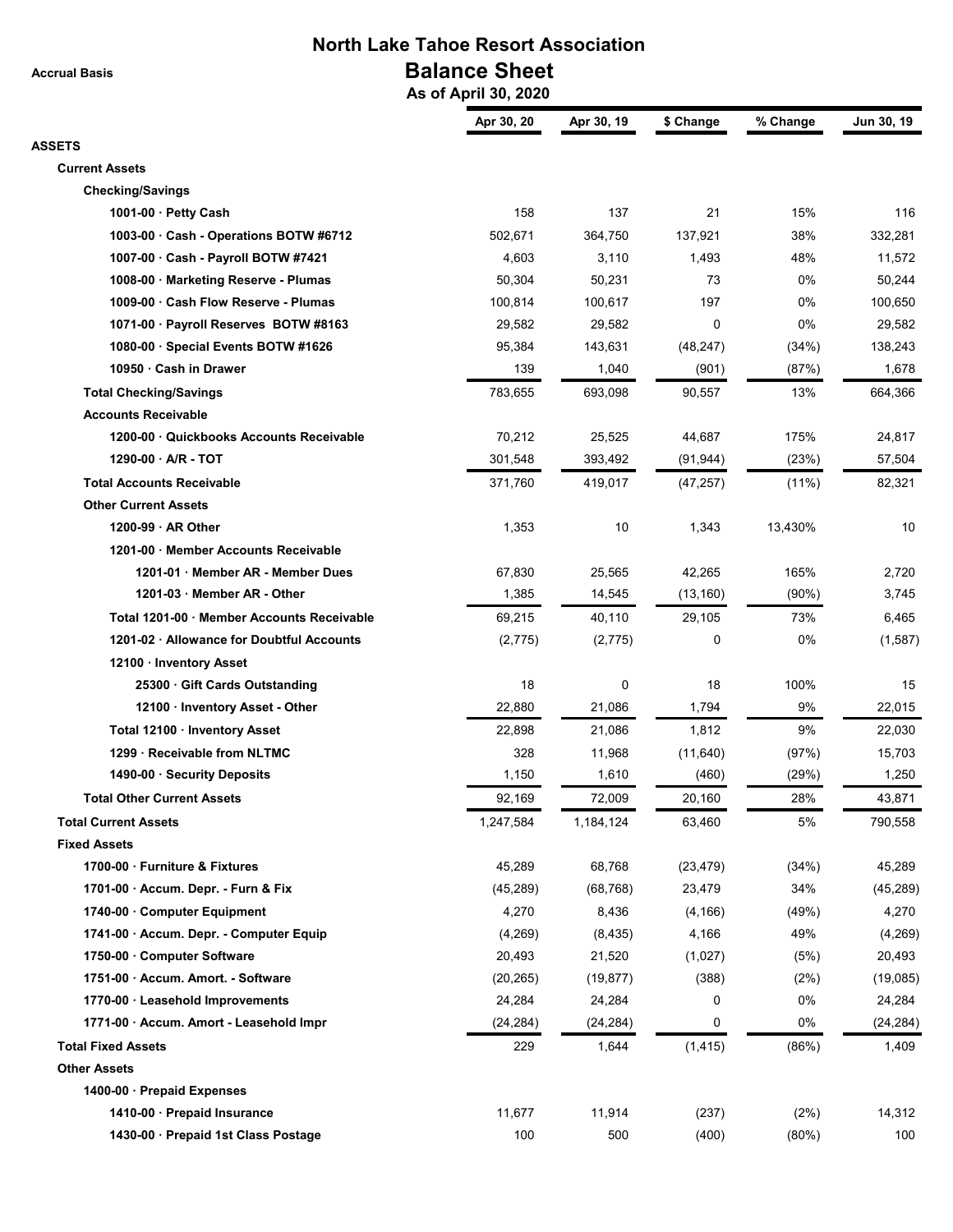## **North Lake Tahoe Resort Association Balance Sheet**

 **As of April 30, 2020**

|                                               | Apr 30, 20 | Apr 30, 19 | \$ Change | % Change  | Jun 30, 19 |
|-----------------------------------------------|------------|------------|-----------|-----------|------------|
| 1400-00 · Prepaid Expenses - Other            | 583        | 6,367      | (5,784)   | (91%)     | 3,964      |
| Total 1400-00 Prepaid Expenses                | 12,360     | 18,781     | (6, 421)  | (34%)     | 18,376     |
| <b>Total Other Assets</b>                     | 12,360     | 18,781     | (6, 421)  | (34%)     | 18,376     |
| <b>TOTAL ASSETS</b>                           | 1,260,173  | 1,204,549  | 55,624    | 5%        | 810,343    |
| <b>LIABILITIES &amp; EQUITY</b>               |            |            |           |           |            |
| Liabilities                                   |            |            |           |           |            |
| <b>Current Liabilities</b>                    |            |            |           |           |            |
| <b>Accounts Payable</b>                       |            |            |           |           |            |
| 2000-00 Accounts Payable                      | 8,708      | 79,214     | (70, 506) | (89%)     | 73,556     |
| <b>Total Accounts Payable</b>                 | 8,708      | 79,214     | (70, 506) | (89%)     | 73,556     |
| <b>Other Current Liabilities</b>              |            |            |           |           |            |
| 21000 · Salaries/Wages/Payroll Liabilit       |            |            |           |           |            |
| 2100-00 · Salaries / Wages Payable            | 17,809     | 11,600     | 6,209     | 54%       | 20,922     |
| 2101-00 Incentive Payable                     | 57,135     | 72,616     | (15, 481) | (21%)     | 58,630     |
| 2102-00 Commissions Payable                   | 5,657      | 3,534      | 2,123     | 60%       | 7,132      |
| 2120-00 · Empl. Federal Tax Payable           | 7,683      | 4,916      | 2,767     | 56%       | 9,775      |
| 2175-00 · 401 (k) Plan                        | 2,617      | 2,613      | 4         | 0%        | 4,369      |
| 2180-00 Estimated PTO Liability               | 36,333     | 43,126     | (6, 793)  | (16%)     | 52,993     |
| Total 21000 · Salaries/Wages/Payroll Liabilit | 127,234    | 138,405    | (11, 171) | (8%)      | 153,821    |
| 2190-00 · Sales and Use Tax Payable           |            |            |           |           |            |
| 2195-00 · Use Tax Payable                     | 0          | 36         | (36)      | (100%)    | 827        |
| 25500 *Sales Tax Payable                      | 0          | 657        | (657)     | $(100\%)$ | 2,307      |
| 2190-00 · Sales and Use Tax Payable - Other   | 0          | 3          | (3)       | $(100\%)$ | 3,134      |
| Total 2190-00 · Sales and Use Tax Payable     | 0          | 696        | (696)     | $(100\%)$ | 59,690     |
| 2250-00 Accrued Expenses                      | 0          | 339        | (339)     | $(100\%)$ | 0          |
| 2300-00 · Marketing Cooperative Liabili       | 8,910      | 0          | 8,910     | 100%      | 0          |
| 2400-60 · Deferred Revenue- Member Dues       | 77,096     | 80,886     | (3,790)   | (5%)      | 57,969     |
| 2500-00 Deferred Revenue - TMBC               | 1,290      | 855        | 435       | 51%       | 840        |
| 2650-00 Deferred Rev - Events                 | 2,255      | 0          | 2,255     | 100%      | 0          |
| 2651-00 Deferred Rev - Conference             | 0          | 733        | (733)     | $(100\%)$ | 0          |
| 2700-00 Deferred Rev. County                  | 350,305    | 350,305    | 0         | 0%        | 0          |
| 2800-00 · Suspense                            | 0          | 4,137      | (4, 137)  | $(100\%)$ | 0          |
| 2900-00 · Due To/From County of Placer        | 19,871     | 0          | 19,871    | 100%      | 19,871     |
| <b>Total Other Current Liabilities</b>        | 586,961    | 576,356    | 10,605    | 2%        | 295,325    |
| <b>Total Current Liabilities</b>              | 595,669    | 655,570    | (59, 901) | (9%)      | 368,881    |
| <b>Total Liabilities</b>                      | 595,669    | 655,570    | (59, 901) | (9%)      | 368,881    |
| <b>Equity</b>                                 |            |            |           |           |            |
| 32000 Unrestricted Net Assets                 | (17,007)   | (11,669)   | (5,338)   | (46%)     | (11,669)   |
| 3300-11 · Designated Marketing Reserve        | 308,202    | 275,755    | 32,447    | 12%       | 308,202    |
| 3301 · Cash Flow Reserve                      | 100,248    | 100,248    | 0         | 0%        | 100,248    |
| 3302 · Marketing Cash Reserve                 | 50,018     | 50,018     | 0         | 0%        | 50,018     |
| Net Income                                    | 223,040    | 134,623    | 88,417    | 66%       | (5,338)    |
| <b>Total Equity</b>                           | 664,501    | 548,975    | 115,526   | 21%       | 441,461    |
| <b>TOTAL LIABILITIES &amp; EQUITY</b>         | 1,260,173  | 1,204,549  | 55,624    | 5%        | 810,343    |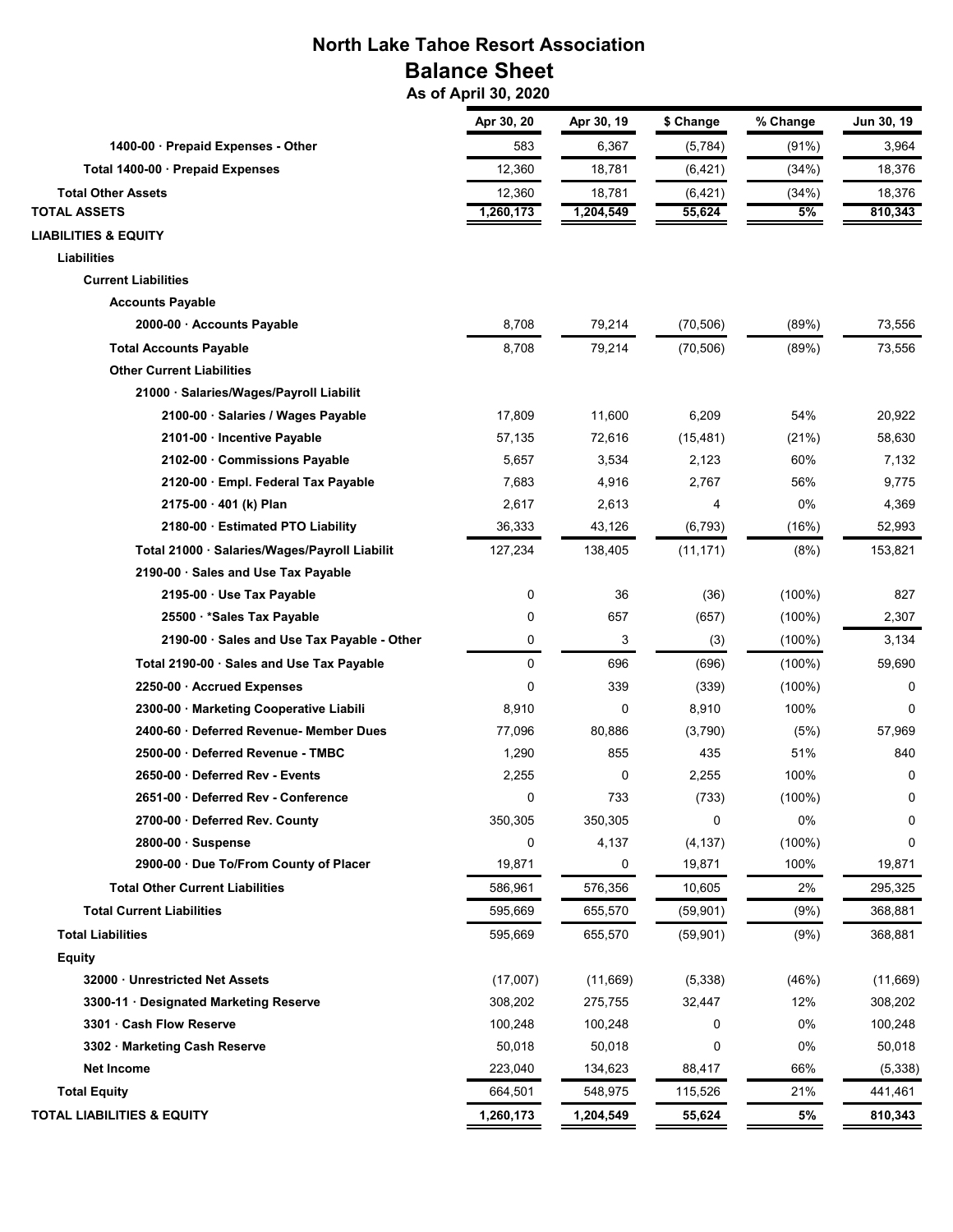### North Lake Tahoe Resort Association Profit & Loss Prev Year Comparison Accrual Basis July 2019 through April 2020

|                                                                               | Jul '19 - Apr 20 | Jul '18 - Apr 19 | \$ Change          | % Change          |
|-------------------------------------------------------------------------------|------------------|------------------|--------------------|-------------------|
| Ordinary Income/Expense                                                       |                  |                  |                    |                   |
| Income<br>4050-00 County of Placer TOT Funding                                | 3,131,500        | 3,075,321        | 56,179             | 2%                |
| 4200-00 · Membership Dues Revenue                                             | 112,305          | 114,081          | $-1,777$           | $-2%$             |
| 4205-00 · Conference Dues                                                     | $\Omega$         | 6,096            | $-6,096$           | $-100%$           |
| 4250-00 · Revenues-Membership Activities<br>4250-01 · Community Awards        |                  |                  |                    |                   |
| 4250-04 · Silent Auction                                                      | $\mathbf 0$      | 12,876           | $-12,876$          | $-100%$           |
| 4250-05 · Sponsorships                                                        | $\mathbf 0$      | 17,165           | $-17,165$          | $-100%$           |
| 4250-01 · Community Awards - Other                                            | $\Omega$         | 14,646           | $-14,646$          | $-100%$           |
| Total 4250-01 · Community Awards                                              | $\mathbf 0$      | 44,687           | $-44,687$          | $-100%$           |
| 4250-02 · Chamber Events                                                      | 0                | 2,847            | $-2,847$           | $-100%$           |
| 4250-03 · Summer/Winter Rec Luncheon                                          | $\mathbf 0$      | 2,622            | $-2,622$           | $-100%$           |
| 4251-00 · Tues AM Breakfast Club<br>4251-01 · Tues AM Breakfast Club Sponsors | 3,325            | 2,500            | 825                | 33%               |
| 4251-00 · Tues AM Breakfast Club - Other                                      | 4,380            | 4,887            | -507               | $-10%$            |
| Total 4251-00 · Tues AM Breakfast Club                                        | 7,705            | 7,387            | 318                | 4%                |
| 4250-00 · Revenues-Membership Activities - Other                              | 7,956            | 3,453            | 4,503              | 130%              |
| Total 4250-00 · Revenues-Membership Activities                                | 15,661           | 60,996           | $-45,335$          | $-74%$            |
| 4252-00 · Sponsorships                                                        | 0                | 600              | -600               | $-100%$           |
| 4253-00 · Revenue- Other                                                      | 1,000            | 6                | 994                | 16,567%           |
| 4350-00 · Special Events (Marketing)<br>4600-00 · Commissions                 | $\Omega$         | $\Omega$         | $\Omega$           | 0%                |
| 4601-00 · Commissions - South Shore                                           | 10,138           | 8,417            | 1,721              | 21%               |
| 4600-00 · Commissions - Other                                                 | 34,320           | 43,832           | $-9,512$           | $-22%$            |
| Total 4600-00 · Commissions                                                   | 44,459           | 52,249           | $-7,791$           | $-15%$            |
| 46000 · Merchandise Sales                                                     |                  |                  |                    |                   |
| 4502-00 · Non-Retail VIC income                                               | 9,867            | 2,989            | 6,878              | 230%              |
| 46000 · Merchandise Sales - Other                                             | 73,746           | 85,132           | $-11,386$          | $-13%$            |
| Total 46000 · Merchandise Sales                                               | 83,613           | 88,121           | $-4,508$           | $-5%$             |
| <b>Total Income</b>                                                           | 3,388,538        | 3,397,471        | $-8,933$           | $-0%$             |
| <b>Cost of Goods Sold</b>                                                     |                  |                  |                    |                   |
| 52900 · Purchases - Resale Items                                              | 0                | 0                | 0                  | 0%                |
| <b>Total COGS</b>                                                             | 0                | $\mathbf 0$      | 0                  | 0%                |
| <b>Gross Profit</b>                                                           | 3,388,538        | 3,397,471        | $-8,933$           | $-0%$             |
| <b>Expense</b>                                                                |                  |                  |                    |                   |
| 5000-00 · Salaries & Wages                                                    | $\mathbf 0$      | $\mathbf 0$      | 0                  | 0%                |
| 5000-01 · In-Market Administration<br>5010-00 · Sales Commissions             | 15,326           | 14,798           | 527                | 4%                |
| $5020-00 \cdot P/R$ - Tax Expense                                             | 60,200           | 66,996           | $-6,796$           | $-10%$            |
| 5030-00 · P/R - Health Insurance Expense                                      | 101.747          | 104,817          | $-3,070$           | -3%               |
| 5040-00 · P/R - Workmans Comp                                                 | 7,035            | 6,109            | 927                | 15%               |
| $5060-00 \cdot 401$ (k)                                                       | 26,683           | 29,415           | $-2,732$           | $-9%$             |
| 5070-00 · Other Benefits and Expenses<br>5000-00 · Salaries & Wages - Other   | 2,854<br>724,260 | 3,554<br>855,062 | -699<br>$-130,802$ | -20%<br>$-15%$    |
| Total 5000-00 · Salaries & Wages                                              | 938.106          | 1,080,751        | $-142,645$         | $-13%$            |
| $5100-00 \cdot$ Rent                                                          |                  |                  |                    |                   |
| $5110-00 \cdot$ Utilities                                                     | 8,822            | 10,120           | $-1,298$           | $-13%$            |
| 5140-00 · Repairs & Maintenance                                               | 7,011            | 13,443           | $-6,431$           | -48%              |
| 5150-00 · Office - Cleaning<br>5100-00 · Rent - Other                         | 7,065<br>130,664 | 5,340<br>127,892 | 1,725<br>2,772     | 32%<br>2%         |
|                                                                               |                  |                  |                    |                   |
| Total 5100-00 · Rent                                                          | 153,562          | 156,795          | $-3,232$           | $-2%$             |
| 5310-00 · Telephone                                                           | 20,000           |                  |                    |                   |
| 5320-00 · Telephone<br>$5350-00$ · Internet                                   | 0                | 22,457<br>25     | $-2,457$<br>-25    | $-11%$<br>$-100%$ |
| Total 5310-00 · Telephone                                                     | 20,000           | 22,482           | $-2,482$           | $-11%$            |
|                                                                               |                  |                  |                    |                   |
| 5420-00 · Mail - USPS<br>5480-00 · Mail - Fed Ex                              | $\pmb{0}$        | 84               | -84                | $-100%$           |
| 5420-00 · Mail - USPS - Other                                                 | 1,417            | $-3,562$         | 4,979              | 140%              |
|                                                                               |                  |                  |                    |                   |
| Total 5420-00 · Mail - USPS                                                   | 1,417            | $-3,479$         | 4,896              | 141%              |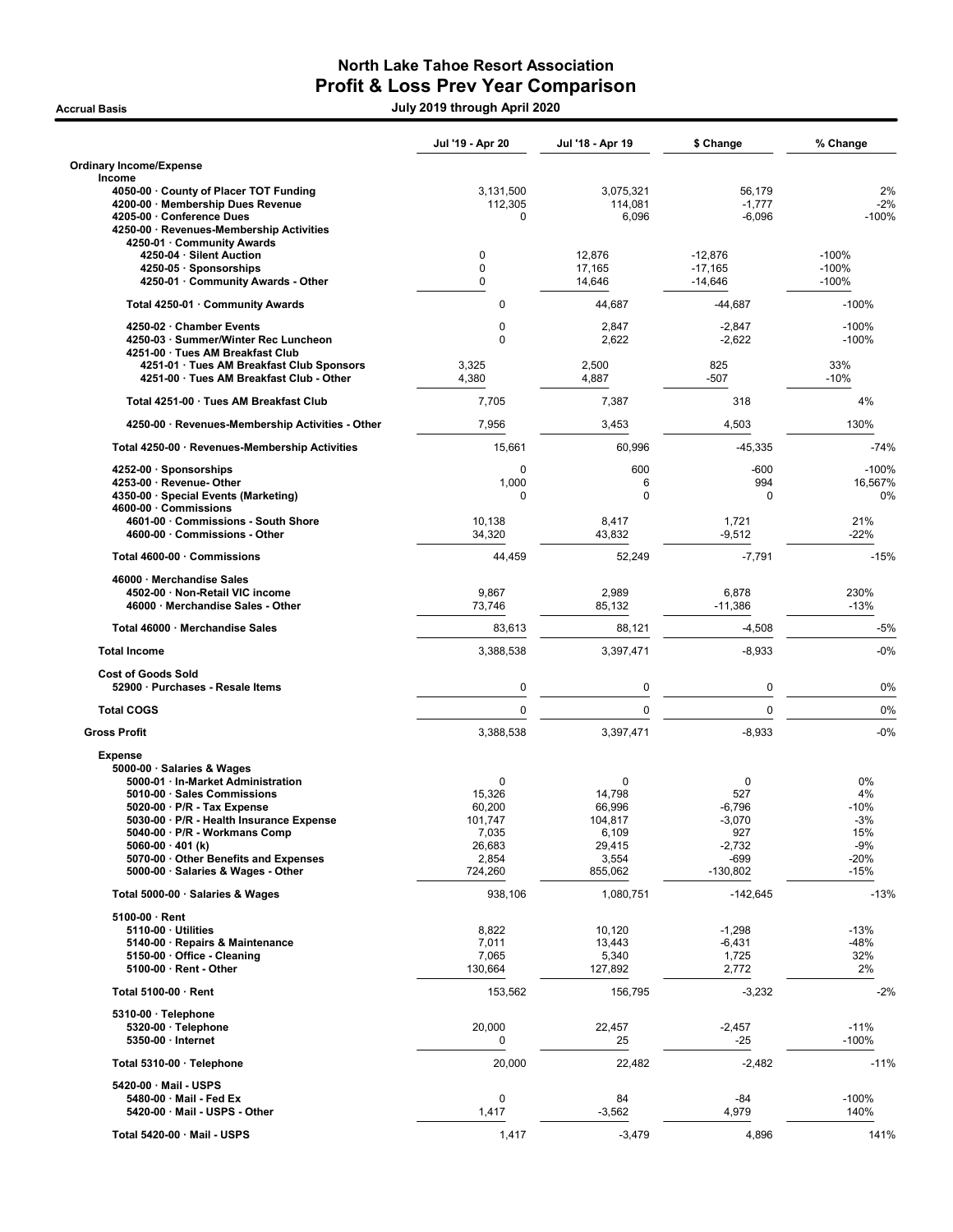### North Lake Tahoe Resort Association Profit & Loss Prev Year Comparison Accrual Basis July 2019 through April 2020

|                                                                                                | Jul '19 - Apr 20           | Jul '18 - Apr 19      | \$ Change          | % Change          |
|------------------------------------------------------------------------------------------------|----------------------------|-----------------------|--------------------|-------------------|
| 5510-00 · Insurance/Bonding                                                                    | 9,942                      | 6,296                 | 3,647              | 58%               |
| $5520-00 \cdot$ Supplies<br>5525-00 · Supplies- Computer <\$1000<br>5520-00 · Supplies - Other | 855<br>29,254              | 6,141<br>11,701       | $-5,286$<br>17,552 | $-86%$<br>150%    |
| Total 5520-00 · Supplies                                                                       | 30,109                     | 17,842                | 12,267             | 69%               |
| 5610-00 Depreciation                                                                           | 1,180                      | 1,397                 | $-218$             | $-16%$            |
| 5700-00 · Equipment Support & Maintenance                                                      | 22,110                     | 3,406                 | 18,704             | 549%              |
| 5710-00 · Taxes, Licenses & Fees                                                               | 10,273                     | 8,919                 | 1,354              | 15%               |
| 5740-00 · Equipment Rental/Leasing                                                             | 7,042                      | 12,902                | $-5.860$           | $-45%$            |
| 5800-00 · Training Seminars                                                                    | 4,513                      | 7,939                 | $-3,426$           | $-43%$            |
| 5850-00 · Artist of Month - Commissions                                                        | 9,927                      | 2,579                 | 7,348              | 285%              |
| 5900-00 · Professional Fees                                                                    |                            |                       |                    |                   |
| 5910-00 · Professional Fees - Attorneys<br>5920-00 · Professional Fees - Accountant            | 4,320<br>21,825            | 1,000<br>24,250       | 3,320<br>$-2,425$  | 332%<br>$-10%$    |
| 5921-00 · Professional Fees - Other                                                            | 91,498                     | 6,610                 | 84,888             | 1,284%            |
| Total 5900-00 · Professional Fees                                                              | 117,643                    | 31,860                | 85,783             | 269%              |
|                                                                                                | 0                          | 28,820                | $-28,820$          | $-100%$           |
| 5941-00 · Research & Planning<br>$6020-00 \cdot$ Programs                                      |                            |                       |                    |                   |
| 6016-00 · Special Event Partnership                                                            | 20,954                     | 27,750                | $-6,796$           | $-25%$            |
| Total 6020-00 · Programs                                                                       | 20,954                     | 27,750                | $-6,796$           | $-25%$            |
| $6420-00 \cdot$ Events                                                                         |                            |                       |                    |                   |
| 6420-01 · Sponsorships<br>6023-00 · Autumn Food & Wine                                         | 34,668                     | 34,278                | 391                | 1%                |
| 6421-01 · 4th of July Fireworks                                                                | $\mathbf 0$                | 20,000                | $-20,000$          | $-100%$           |
| 6421-04 · Broken Arrow Skyrace                                                                 | $\mathbf 0$                | 27,500                | $-27,500$          | $-100%$           |
| 6421-05 · No Barriers                                                                          | $\Omega$                   | 8,400                 | $-8,400$           | $-100%$           |
| $6421-06 \cdot$ Spartan                                                                        | 254,019                    | 254,353               | $-335$             | -0%               |
| 6421-07 · Tahoe Lacrosse Tournament                                                            | 6,000                      | 5,000                 | 1,000              | 20%               |
| 6421-08 · Tough Mudder<br>$6421-09 \cdot Wanderlust$                                           | $\mathbf 0$<br>$\mathbf 0$ | $\mathbf 0$<br>30,476 | $\Omega$           | 0%                |
| 6421-10 · WinterWonderGrass - Tahoe                                                            | 21,120                     | 19,447                | $-30,476$<br>1,673 | $-100%$<br>9%     |
| 6421-13 · Big Blue Adventure                                                                   | 0                          | $\mathbf 0$           | 0                  | 0%                |
| 6421-16 · Mountain Travel Symposium                                                            | 10,078                     | 5,625                 | 4,453              | 79%               |
| Total 6420-01 · Sponsorships                                                                   | 325,885                    | 405,080               | -79,195            | $-20%$            |
| 6421-00 · New Event Development<br>6422-00 · Event Media                                       | 0<br>0                     | 27,991<br>0           | $-27,991$<br>0     | $-100%$<br>0%     |
| 6424-00 · Event Operation Expenses                                                             | 1,617                      | 2,056                 | -439               | $-21%$            |
| Total 6420-00 · Events                                                                         | 327,502                    | 435,127               | $-107,625$         | $-25%$            |
| 6423-00 · Membership Activities                                                                |                            |                       |                    |                   |
| 6434-00 · Community Awards Dinner                                                              | 1,222                      | 25,943                | $-24,720$          | -95%              |
| 6436-00 · Membership - Wnt/Sum Rec Lunch<br>6437-00 · Tuesday Morning Breakfast Club           | 633                        | 3,469                 | $-2,836$           | $-82%$            |
| 6441-00 · Membership - Miscellaneous Exp                                                       | 2,724<br>0                 | 4,714<br>60           | $-1,990$<br>-60    | -42%<br>$-100%$   |
| 6442-00 · Public Relations/Website                                                             | 4,555                      | 12,558                | $-8,003$           | $-64%$            |
| $6444-00 \cdot Trades$                                                                         | 0                          | 1,430                 | $-1,430$           | $-100%$           |
| 6423-00 · Membership Activities - Other                                                        | 13,280                     | 13,052                | 228                | 2%                |
| Total 6423-00 · Membership Activities                                                          | 22,414                     | 61,225                | $-38,812$          | $-63%$            |
| 6730-00 · Marketing Cooperative/Media                                                          | 1,344,959                  | 1,216,523             | 128,436            | 11%               |
| 6740-00 · Media/Collateral/Production<br>6742-00 · Non-NLT Co-Op Marketing Program             | 413<br>9,744               | 1,278<br>23,085       | $-864$<br>-13,341  | -68%<br>$-58%$    |
| 6743-00 · BACC Marketing Programs                                                              |                            |                       |                    |                   |
| 6743-01 · Shop Local                                                                           | 10,557                     | 7,883                 | 2,673              | 34%               |
| 6743-03 · Touch Lake Tahoe                                                                     | 19,788                     | 12,500                | 7,288              | 58%               |
| $6743-04 \cdot$ High Notes<br>6743-05 · Peak Your Adventure                                    | 0<br>$-1,000$              | 0<br>1,000            | 0<br>$-2,000$      | 0%<br>$-200%$     |
| Total 6743-00 · BACC Marketing Programs                                                        | 29,345                     | 21,383                | 7,961              | 37%               |
| 7500-00 · Trade Shows/Travel                                                                   | 3,722                      | 372                   | 3,350              | 900%              |
| 8100-00 · Cost of Goods Sold                                                                   |                            |                       |                    |                   |
| 51100 · Freight and Shipping Costs<br>52500 · Purchase Discounts                               | 885<br>$-101$              | 1,073<br>-40          | $-188$<br>$-60$    | $-18%$<br>$-150%$ |
| 59900 · POS Inventory Adjustments                                                              | 351                        | -56                   | 407                | 729%              |
| 8100-00 · Cost of Goods Sold - Other                                                           | 39,399                     | 46,917                | $-7,518$           | $-16%$            |
|                                                                                                |                            |                       |                    |                   |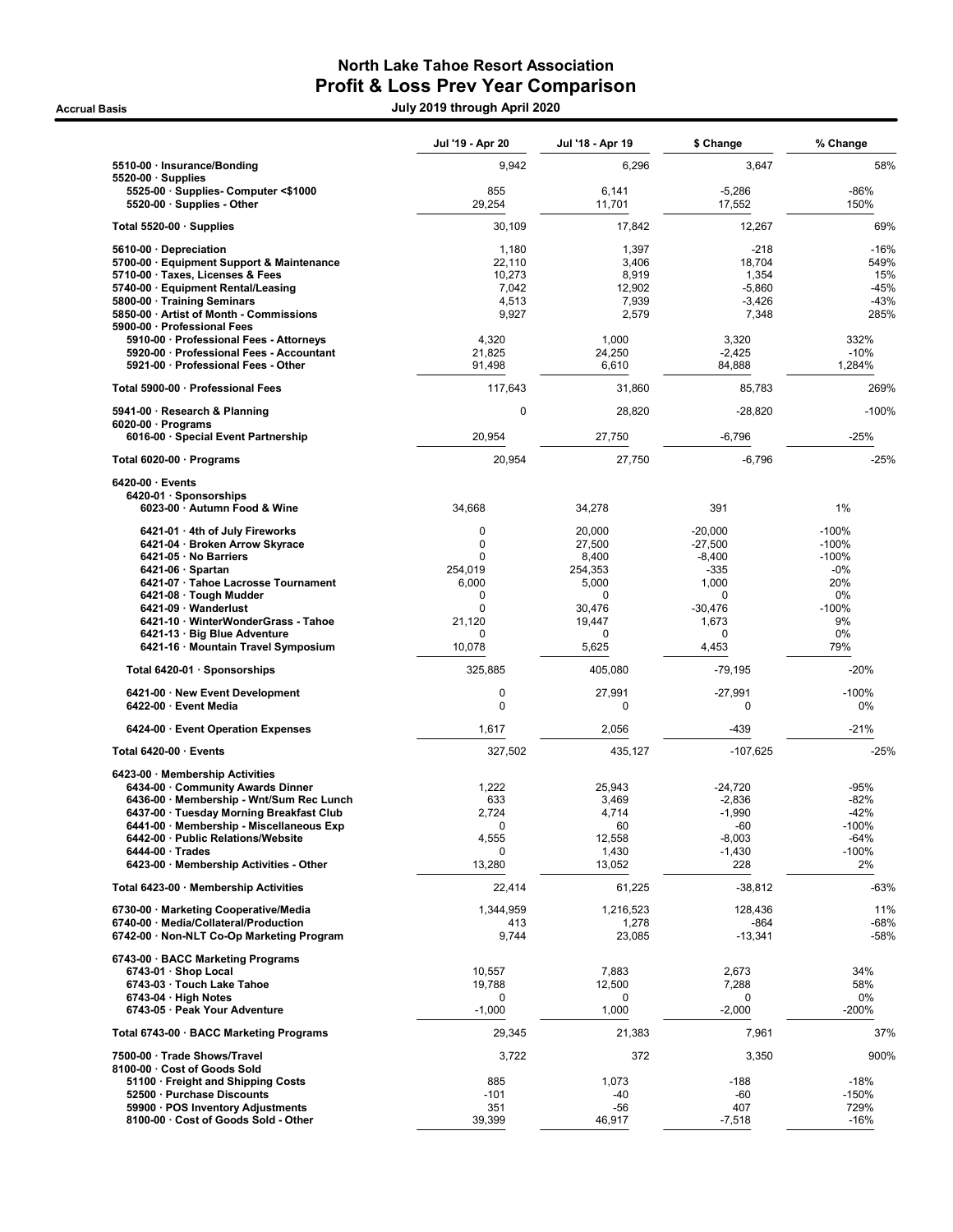## North Lake Tahoe Resort Association Profit & Loss Prev Year Comparison

Accrual Basis July 2019 through April 2020

|                                             | Jul '19 - Apr 20 | Jul '18 - Apr 19 | \$ Change | % Change |
|---------------------------------------------|------------------|------------------|-----------|----------|
| Total 8100-00 · Cost of Goods Sold          | 40,535           | 47,894           | $-7,359$  | $-15%$   |
| 8200-00 · Associate Relations               | 1,042            | 2,627            | $-1,585$  | $-60%$   |
| 8300-00 · Board Functions                   | 21,632           | 8,053            | 13,580    | 169%     |
| 8500-00 · Credit Card Fees                  | 4,588            | 6,496            | $-1,909$  | $-29%$   |
| 8600-00 · Additional Opportunites           | O                | 8,500            | $-8,500$  | $-100%$  |
| 8700-00 · Automobile Expenses               | 2,056            | 4,425            | $-2,369$  | $-54%$   |
| 8750-00 · Meals/Meetings                    | 1,369            | 3,746            | $-2,377$  | $-64%$   |
| 8810-00 · Dues & Subscriptions              | 6,424            | 7,307            | $-883$    | $-12%$   |
| 8910-00 · Travel                            | 0                | 3,654            | $-3,654$  | $-100%$  |
| 8920-00 · Bad Debt                          | 3,199            | 5,123            | $-1,924$  | $-38%$   |
| <b>Total Expense</b>                        | 3,165,722        | 3,263,078        | $-97,356$ | $-3%$    |
| <b>Net Ordinary Income</b>                  | 222,816          | 134,393          | 88,423    | 66%      |
| <b>Other Income/Expense</b><br>Other Income |                  |                  |           |          |
| 4700-00 · Revenues- Interest & Investment   | 224              | 230              | $-6$      | $-3%$    |
| <b>Total Other Income</b>                   | 224              | 230              | $-6$      | $-3%$    |
| <b>Other Expense</b>                        |                  |                  |           |          |
| <b>Balancing Adjustments</b>                | 0                | 0                | 0         | 0%       |
| 8990-00 · Allocated                         | 0                | 0                | 0         | 0%       |
| <b>Total Other Expense</b>                  | 0                | 0                | 0         | 0%       |
| <b>Net Other Income</b>                     | 224              | 230              | -6        | $-3%$    |
| Net Income                                  | 223,040          | 134,623          | 88,417    | 66%      |
|                                             |                  |                  |           |          |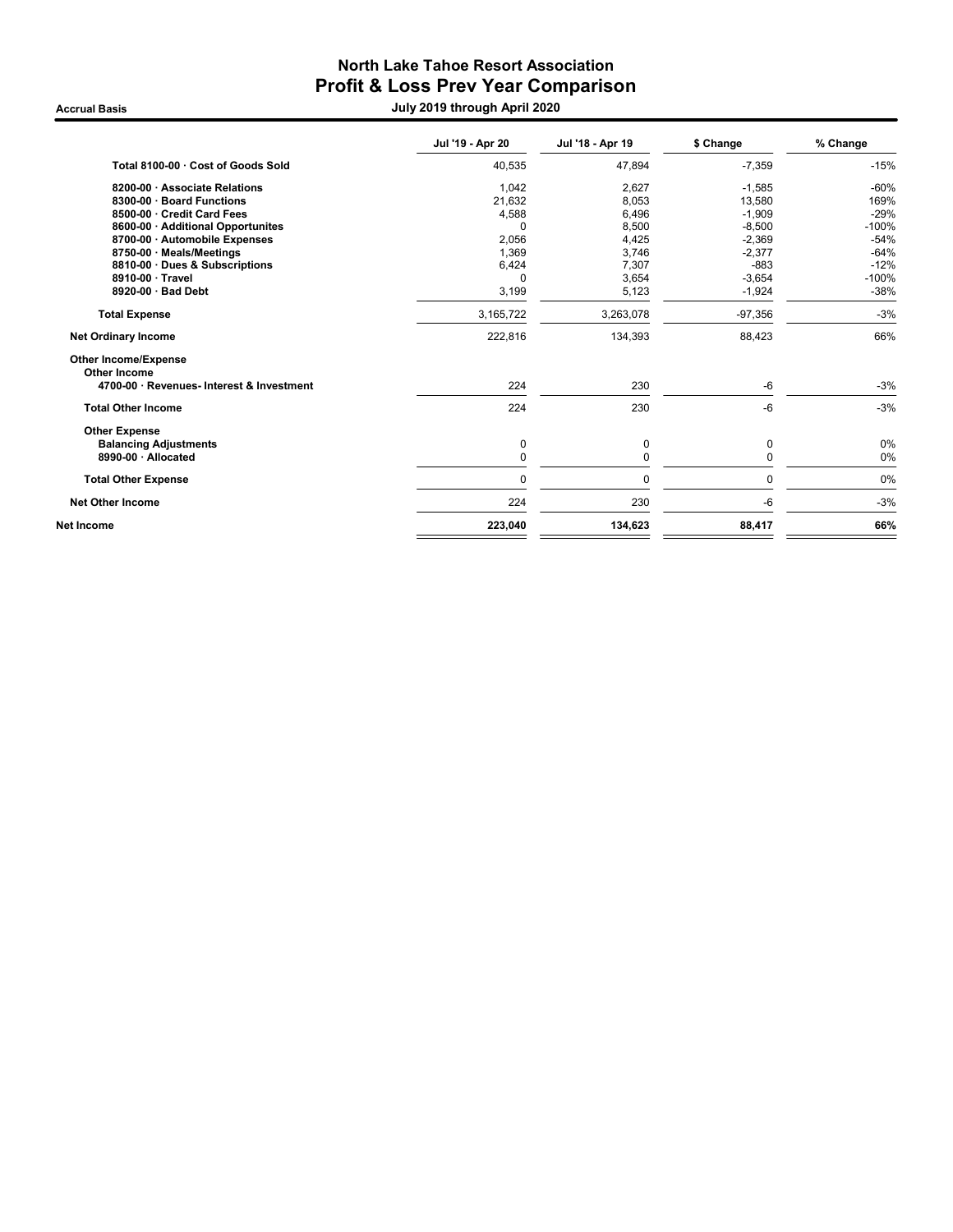| <b>All Departments</b><br><b>Accrual Basis</b>                                                                                                                                                                                                                                                                                                |                                                                    |                                                                |                                                                       |                                                                         |                                                                           |                                                                                |                                                                           |  |
|-----------------------------------------------------------------------------------------------------------------------------------------------------------------------------------------------------------------------------------------------------------------------------------------------------------------------------------------------|--------------------------------------------------------------------|----------------------------------------------------------------|-----------------------------------------------------------------------|-------------------------------------------------------------------------|---------------------------------------------------------------------------|--------------------------------------------------------------------------------|---------------------------------------------------------------------------|--|
|                                                                                                                                                                                                                                                                                                                                               | <b>Apr 20</b>                                                      | <b>Budget</b>                                                  | \$ Over Budget                                                        | Jul '19 - Apr                                                           | <b>YTD Budget</b>                                                         | \$ Over Budget                                                                 | Annual Bud                                                                |  |
| <b>Ordinary Income/Expense</b>                                                                                                                                                                                                                                                                                                                |                                                                    |                                                                |                                                                       |                                                                         |                                                                           |                                                                                |                                                                           |  |
| Income<br>4050-00 County of Placer TOT Funding<br>4200-00 · Membership Dues Revenue<br>4250-00 · Revenues-Membership Activities<br>4250-01 · Community Awards                                                                                                                                                                                 | 301,548<br>11,189                                                  | 345,215<br>10,833                                              | (43, 667)<br>356                                                      | 3,131,500<br>112.305                                                    | 3,360,739<br>108,333                                                      | (229, 238)<br>3,971                                                            | 3,914,430<br>130,000                                                      |  |
| 4250-04 · Silent Auction<br>4250-05 · Sponsorships<br>4250-01 Community Awards - Other                                                                                                                                                                                                                                                        | 0<br>(1, 405)<br>0                                                 | 17,000<br>17,000<br>16,000                                     | (17,000)<br>(18, 405)<br>(16,000)                                     | $\mathbf 0$<br>0<br>0                                                   | 17,000<br>17,000<br>16,000                                                | (17,000)<br>(17,000)<br>(16,000)                                               | 17,000<br>17,000<br>16,000                                                |  |
|                                                                                                                                                                                                                                                                                                                                               |                                                                    |                                                                |                                                                       |                                                                         |                                                                           |                                                                                |                                                                           |  |
| Total 4250-01 · Community Awards                                                                                                                                                                                                                                                                                                              | (1, 405)                                                           | 50,000                                                         | (51, 405)                                                             | $\mathbf 0$                                                             | 50,000                                                                    | (50,000)                                                                       | 50,000                                                                    |  |
| 4250-02 · Chamber Events<br>4250-03 · Summer/Winter Rec Luncheon<br>4251-00 · Tues AM Breakfast Club                                                                                                                                                                                                                                          | 0<br>$\mathbf 0$                                                   | 0                                                              | $\mathbf 0$                                                           | $\mathbf 0$<br>0                                                        | 2,500<br>2,700                                                            | (2,500)<br>(2,700)                                                             | 2,500<br>2,700                                                            |  |
| 4251-01 · Tues AM Breakfast Club Sponsors<br>4251-00 · Tues AM Breakfast Club - Other                                                                                                                                                                                                                                                         | 0<br>0                                                             | $\mathbf 0$<br>636                                             | 0<br>(636)                                                            | 3,325<br>4,380                                                          | 3,000<br>5,727                                                            | 325<br>(1, 347)                                                                | 3,000<br>7,000                                                            |  |
| Total 4251-00 · Tues AM Breakfast Club                                                                                                                                                                                                                                                                                                        | $\mathbf 0$                                                        | 636                                                            | (636)                                                                 | 7,705                                                                   | 8,727                                                                     | (1,022)                                                                        | 10,000                                                                    |  |
| 4250-00 · Revenues-Membership Activities - Other                                                                                                                                                                                                                                                                                              | 150                                                                | 200                                                            | (50)                                                                  | 7,956                                                                   | 3,600                                                                     | 4,356                                                                          | 4,000                                                                     |  |
| Total 4250-00 · Revenues-Membership Activities                                                                                                                                                                                                                                                                                                | (1, 255)                                                           | 50,836                                                         | (52,091)                                                              | 15,661                                                                  | 67,527                                                                    | (51, 866)                                                                      | 69,200                                                                    |  |
| 4253-00 · Revenue-Other<br>4600-00 Commissions<br>4601-00 Commissions - South Shore                                                                                                                                                                                                                                                           | $\Omega$<br>0                                                      | $\Omega$<br>0                                                  | $\Omega$<br>$\mathbf 0$                                               | 1,000                                                                   | 0<br>0                                                                    | 1,000<br>10,138                                                                | 0                                                                         |  |
| 4600-00 · Commissions - Other                                                                                                                                                                                                                                                                                                                 | 0                                                                  | $\mathbf 0$                                                    | $\mathbf 0$                                                           | 10,138<br>34,320                                                        | 28,276                                                                    | 6,044                                                                          | 28,276                                                                    |  |
| Total 4600-00 · Commissions                                                                                                                                                                                                                                                                                                                   | $\mathbf 0$                                                        | $\Omega$                                                       | $\mathbf 0$                                                           | 44,459                                                                  | 28,276                                                                    | 16,183                                                                         | 28,276                                                                    |  |
| 46000 · Merchandise Sales<br>4502-00 · Non-Retail VIC income<br>46000 · Merchandise Sales - Other                                                                                                                                                                                                                                             | 0<br>0                                                             | 400<br>9,000                                                   | (400)<br>(9,000)                                                      | 9,867<br>73,746                                                         | 4,000<br>85,600                                                           | 5,867<br>(11, 854)                                                             | 4,800<br>108,100                                                          |  |
| Total 46000 · Merchandise Sales                                                                                                                                                                                                                                                                                                               | 0                                                                  | 9,400                                                          | (9,400)                                                               | 83,613                                                                  | 89,600                                                                    | (5,987)                                                                        | 112,900                                                                   |  |
| <b>Total Income</b>                                                                                                                                                                                                                                                                                                                           | 311,483                                                            | 416,285                                                        | (104, 802)                                                            | 3,388,538                                                               | 3,654,475                                                                 | (265, 937)                                                                     | 4,254,806                                                                 |  |
| <b>Gross Profit</b>                                                                                                                                                                                                                                                                                                                           | 311,483                                                            | 416,285                                                        | (104, 802)                                                            | 3,388,538                                                               | 3,654,475                                                                 | (265, 937)                                                                     | 4,254,806                                                                 |  |
| 5000-00 · Salaries & Wages<br>5010-00 · Sales Commissions<br>5020-00 · P/R - Tax Expense<br>5030-00 · P/R - Health Insurance Expense<br>5040-00 · P/R - Workmans Comp<br>5060-00 $\cdot$ 401 (k)<br>5061-00 · 401k Profit Sharing<br>5070-00 · Other Benefits and Expenses                                                                    | (186)<br>4,856<br>8,309<br>(152)<br>1,984<br>$\Omega$<br>170       | 800<br>7,183<br>11,868<br>1,104<br>3,486<br>80<br>413          | (986)<br>(2, 327)<br>(3, 559)<br>(1, 256)<br>(1,503)<br>(80)<br>(244) | 15,326<br>60,200<br>101,747<br>7,035<br>26,683<br>$\mathbf 0$<br>2,854  | 8,000<br>72,197<br>118,680<br>11,654<br>34,902<br>800<br>4,133            | 7,326<br>(11, 997)<br>(16, 933)<br>(4,619)<br>(8, 219)<br>(800)<br>(1, 279)    | 9,600<br>84,163<br>142,416<br>13,981<br>41,981<br>960<br>5,040            |  |
| 5000-00 · Salaries & Wages - Other<br>Total 5000-00 · Salaries & Wages                                                                                                                                                                                                                                                                        | 76,044<br>91,023                                                   | 87,142<br>112,077                                              | (11,098)<br>(21, 054)                                                 | 724,260<br>938,106                                                      | 872,370<br>1,122,737                                                      | (148, 110)<br>(184, 630)                                                       | 1,049,304<br>1,347,445                                                    |  |
| $5100-00 \cdot$ Rent<br>$5110-00 \cdot$ Utilities<br>5140-00 · Repairs & Maintenance<br>5150-00 Office - Cleaning<br>$5100-00 \cdot$ Rent - Other                                                                                                                                                                                             | 960<br>552<br>815<br>13,079                                        | 1,078<br>1,542<br>648<br>13,108                                | (117)<br>(989)<br>167<br>(29)                                         | 8,822<br>7,011<br>7,065<br>130,664                                      | 10,770<br>17,010<br>7,077<br>126,936                                      | (1,948)<br>(9,999)<br>(12)<br>3,728                                            | 12,899<br>21,938<br>10,362<br>151,529                                     |  |
| Total 5100-00 · Rent                                                                                                                                                                                                                                                                                                                          | 15,407                                                             | 16,375                                                         | (969)                                                                 | 153,562                                                                 | 161,795                                                                   | (8, 232)                                                                       | 196,728                                                                   |  |
| 5310-00 · Telephone<br>5320-00 · Telephone                                                                                                                                                                                                                                                                                                    | 2,312                                                              | 1,842                                                          | 470                                                                   | 20,000                                                                  | 20,450                                                                    | (450)                                                                          | 24,134                                                                    |  |
| Total 5310-00 · Telephone                                                                                                                                                                                                                                                                                                                     | 2,312                                                              | 1,842                                                          | 470                                                                   | 20,000                                                                  | 20,450                                                                    | (450)                                                                          | 24,134                                                                    |  |
| 5420-00 · Mail - USPS                                                                                                                                                                                                                                                                                                                         | 0                                                                  | 213                                                            | (213)                                                                 | 1,417                                                                   | 2,151                                                                     | (734)                                                                          | 2,578                                                                     |  |
| 5510-00 · Insurance/Bonding<br>$5520-00 \cdot$ Supplies                                                                                                                                                                                                                                                                                       | 269                                                                | 795                                                            | (526)                                                                 | 9,942                                                                   | 8,014                                                                     | 1,928                                                                          | 9,604                                                                     |  |
| 5525-00 · Supplies- Computer <\$1000<br>5520-00 · Supplies - Other                                                                                                                                                                                                                                                                            | 61<br>643                                                          | 1,389<br>1,080                                                 | (1, 328)<br>(436)                                                     | 855<br>29,254                                                           | 9,597<br>27,221                                                           | (8,741)<br>2,033                                                               | 10,442<br>29,248                                                          |  |
| Total 5520-00 · Supplies                                                                                                                                                                                                                                                                                                                      | 704                                                                | 2,468                                                          | (1,764)                                                               | 30,109                                                                  | 36,818                                                                    | (6,709)                                                                        | 39,690                                                                    |  |
| 5610-00 · Depreciation<br>5700-00 · Equipment Support & Maintenance<br>5710-00 · Taxes, Licenses & Fees<br>5740-00 · Equipment Rental/Leasing<br>5800-00 · Training Seminars<br>5850-00 · Artist of Month - Commissions<br>5900-00 · Professional Fees<br>5910-00 · Professional Fees - Attorneys<br>5920-00 · Professional Fees - Accountant | 118<br>2,689<br>790<br>365<br>0<br>$\mathbf 0$<br>$\mathbf 0$<br>0 | 158<br>2,596<br>1,062<br>1,241<br>1,421<br>360<br>725<br>2,500 | (40)<br>93<br>(271)<br>(875)<br>(1,421)<br>(360)<br>(725)<br>(2,500)  | 1,180<br>22,110<br>10,273<br>7,042<br>4,513<br>9,927<br>4,320<br>21,825 | 1,576<br>25,000<br>10,772<br>12,622<br>10,494<br>3,600<br>7,250<br>24,900 | (397)<br>(2,890)<br>(499)<br>(5,581)<br>(5,981)<br>6,327<br>(2,930)<br>(3,075) | 1,656<br>29,952<br>12,895<br>15,104<br>12,835<br>4,320<br>9,000<br>24,900 |  |
| 5921-00 · Professional Fees - Other                                                                                                                                                                                                                                                                                                           | 0                                                                  | 2,983                                                          | (2,983)                                                               | 91,498                                                                  | 76,833                                                                    | 14,665                                                                         | 81,800                                                                    |  |
| Total 5900-00 · Professional Fees                                                                                                                                                                                                                                                                                                             | $\mathbf 0$                                                        | 6,208                                                          | (6,208)                                                               | 117,643                                                                 | 108,983                                                                   | 8,660                                                                          | 115,700                                                                   |  |
| 5941-00 · Research & Planning<br>$6020-00 \cdot$ Programs                                                                                                                                                                                                                                                                                     | 0                                                                  | 1,800                                                          | (1,800)                                                               | 0                                                                       | 18,000                                                                    | (18,000)                                                                       | 21,600                                                                    |  |
| 6016-00 · Special Event Partnership<br>6018-00 · Business Assoc. Grants                                                                                                                                                                                                                                                                       | 1,954<br>0                                                         | 10,000<br>0                                                    | (8,046)<br>$\mathbf 0$                                                | 20,954<br>0                                                             | 35,000<br>0                                                               | (14, 046)<br>0                                                                 | 50,000<br>30,000                                                          |  |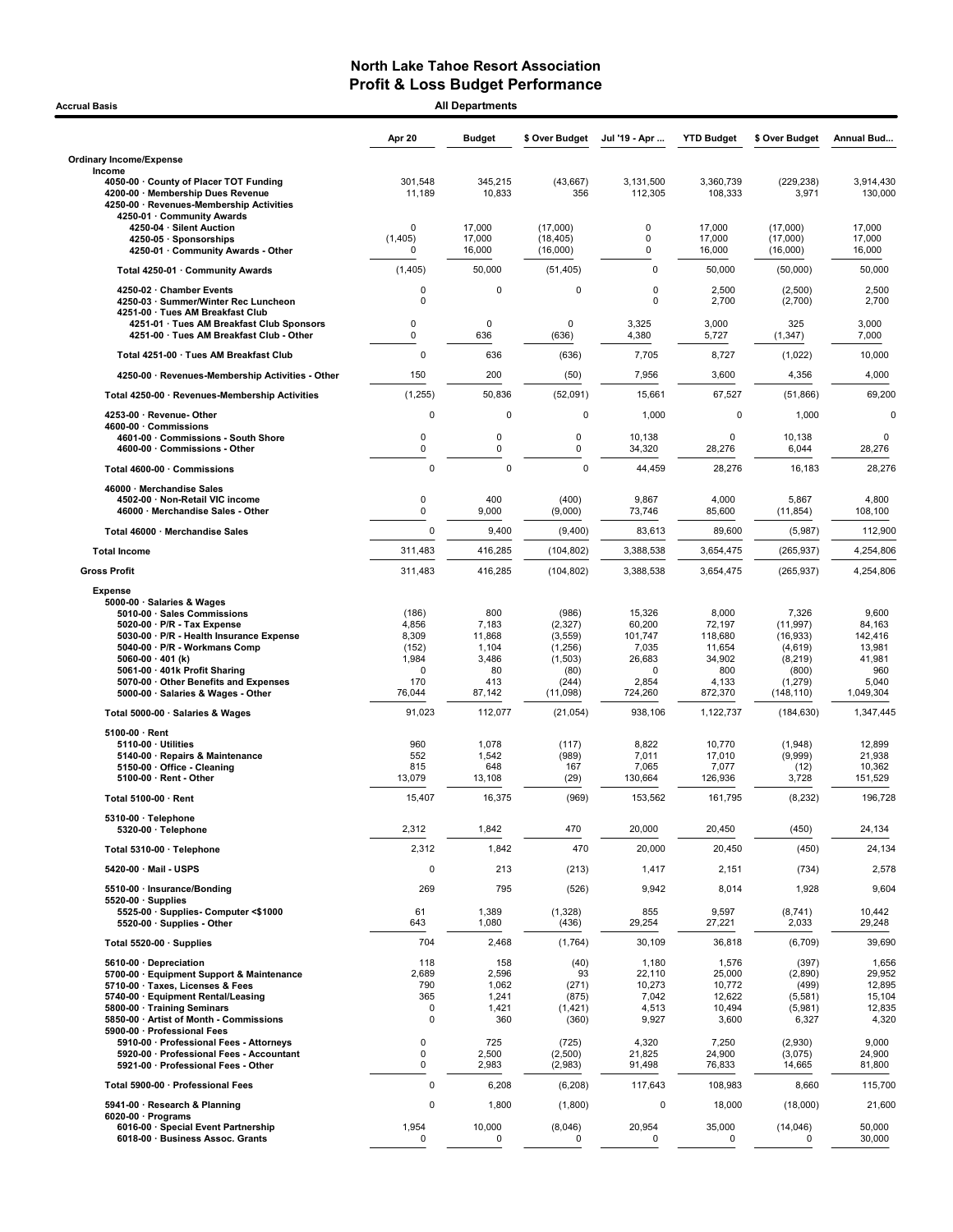Accrual Basis **All Departments** All Departments and the set of the set of the set of the set of the set of the set of the set of the set of the set of the set of the set of the set of the set of the set of the set of the s

| <b>\II Departments</b> |  |  |
|------------------------|--|--|
|                        |  |  |

|                                                                                    | Apr 20              | <b>Budget</b>              | \$ Over Budget      | Jul '19 - Apr        | <b>YTD Budget</b>       | \$ Over Budget       | Annual Bud       |
|------------------------------------------------------------------------------------|---------------------|----------------------------|---------------------|----------------------|-------------------------|----------------------|------------------|
| Total 6020-00 · Programs                                                           | 1,954               | 10,000                     | (8,046)             | 20,954               | 35,000                  | (14,046)             | 80,000           |
| $6420-00 \cdot$ Events                                                             |                     |                            |                     |                      |                         |                      |                  |
| 6420-01 · Sponsorships<br>6023-00 · Autumn Food & Wine                             | 0                   | 0                          | 0                   | 34,668               | 37,495                  | (2,827)              | 37,495           |
| 6421-01 · 4th of July Fireworks                                                    | $\Omega$            | $\mathbf 0$                | $\Omega$            | 0                    | 20,000                  | (20,000)             | 20,000           |
| 6421-04 · Broken Arrow Skyrace                                                     | (25,000)            | $\mathbf 0$                | (25,000)            | 0                    | 25,000                  | (25,000)             | 25,400           |
| $6421-06 \cdot$ Spartan<br>6421-07 · Tahoe Lacrosse Tournament                     | $\Omega$<br>0       | $\mathbf 0$<br>$\mathbf 0$ | 0<br>0              | 254,019<br>6,000     | 254,400<br>6,000        | (381)<br>$\Omega$    | 254,400<br>6,000 |
| 6421-09 · Wanderlust                                                               | $\mathbf 0$         | $\mathbf 0$                | $\Omega$            | 0                    | 30,500                  | (30, 500)            | 37,500           |
| 6421-10 · WinterWonderGrass - Tahoe                                                | 0                   | 4,000                      | (4,000)             | 21,120               | 21,900                  | (780)                | 21,900           |
| 6421-16 · Mountain Travel Symposium                                                | 0                   | 25,000                     | (25,000)            | 10,078               | 75,000                  | (64,922)             | 75,000           |
| Total 6420-01 · Sponsorships                                                       | (25,000)            | 29,000                     | (54,000)            | 325,885              | 470,295                 | (144, 410)           | 477,695          |
| 6421-00 · New Event Development<br>6424-00 · Event Operation Expenses              | 0<br>0              | 2,500<br>667               | (2,500)<br>(667)    | $\mathbf 0$<br>1,617 | 25,000<br>6,670         | (25,000)<br>(5,053)  | 30,000<br>8,000  |
| Total 6420-00 · Events                                                             | (25,000)            | 32,167                     | (57, 167)           | 327,502              | 501,965                 | (174, 463)           | 515,695          |
| 6423-00 · Membership Activities                                                    |                     |                            |                     |                      |                         |                      |                  |
| 6434-00 · Community Awards Dinner<br>6436-00 · Membership - Wnt/Sum Rec Lunch      | $\overline{7}$<br>0 | 27,500<br>0                | (27, 493)<br>O      | 1,222<br>633         | 27,500<br>3,500         | (26, 278)<br>(2,867) | 27,500<br>5,000  |
| 6437-00 · Tuesday Morning Breakfast Club                                           | 0                   | 545                        | (545)               | 2,724                | 4,909                   | (2, 185)             | 6,000            |
| 6442-00 · Public Relations/Website                                                 | 376                 | 417                        | (41)                | 4,555                | 4,167                   | 388                  | 5,000            |
| 6423-00 · Membership Activities - Other                                            | 11,386              | 500                        | 10,886              | 13,280               | 7,450                   | 5,830                | 8,500            |
| Total 6423-00 · Membership Activities                                              | 11,768              | 28,962                     | (17, 194)           | 22,414               | 47,526                  | (25, 112)            | 52,000           |
| 6730-00 · Marketing Cooperative/Media                                              | 154,348             | 154,348                    | 0                   | 1,344,959            | 1,344,959               | $\pmb{0}$            | 1,503,362        |
| 6740-00 · Media/Collateral/Production<br>6742 00 · Non-NLT Co-Op Marketing Program | 0<br>215            | $\Omega$<br>2,500          | O<br>(2, 285)       | 413<br>9,744         | 1,500<br>22,910         | (1,087)<br>(13, 166) | 3,000<br>27,910  |
| 6743-00 · BACC Marketing Programs                                                  |                     |                            |                     |                      |                         |                      |                  |
| 6743-01 · Shop Local<br>6743-03 · Touch Lake Tahoe                                 | 0<br>0              | 0<br>4,500                 | $\Omega$<br>(4,500) | 10,557<br>19,788     | 7,883<br>12,500         | 2,673<br>7,288       | 20,000<br>20,000 |
| $6743-04 \cdot$ High Notes                                                         | 0                   | 0                          | O                   | $\Omega$             | 0                       | $\Omega$             | 20,000           |
| 6743-05 · Peak Your Adventure                                                      | 0                   | 0                          | $\mathbf 0$         | (1,000)              | 1,000                   | (2,000)              | 20,000           |
| Total 6743-00 · BACC Marketing Programs                                            | 0                   | 4,500                      | (4,500)             | 29,345               | 21,383                  | 7,961                | 80,000           |
| 7500-00 · Trade Shows/Travel<br>8100-00 · Cost of Goods Sold                       | 0                   | $\Omega$                   | $\Omega$            | 3,722                | 3,000                   | 722                  | 3,000            |
| 51100 · Freight and Shipping Costs                                                 | 0                   | 20                         | (20)                | 885                  | 940                     | (55)                 | 1,190            |
| 52500 · Purchase Discounts                                                         | 0                   |                            |                     | (101)                |                         |                      |                  |
| 59900 · POS Inventory Adjustments                                                  | 0<br>0              | 4,500                      | (4,500)             | 351<br>39,399        | 42,800                  | (3, 401)             | 54,050           |
| 8100-00 · Cost of Goods Sold - Other<br>Total 8100-00 · Cost of Goods Sold         | 0                   | 4,520                      |                     | 40,535               | 43,740                  |                      | 55,240           |
|                                                                                    | 0                   | 648                        | (4,520)<br>(648)    | 1,042                | 6,480                   | (3,205)<br>(5, 438)  | 7,756            |
| 8200-00 · Associate Relations<br>8300-00 · Board Functions                         | 299                 | 150                        | 149                 | 21,632               | 5,650                   | 15,982               | 5,950            |
| 8500-00 · Credit Card Fees                                                         | 20                  | 1,829                      | (1,809)             | 4,588                | 6,274                   | (1,687)              | 7,454            |
| 8600-00 · Additional Opportunites                                                  | $\mathbf 0$         | 3,500                      | (3,500)             | $\Omega$             | 25,091                  | (25,091)             | 32,091           |
| 8700-00 · Automobile Expenses                                                      | 89                  | 493                        | (403)               | 2,056                | 5,300                   | (3,244)              | 6,285            |
| 8750-00 · Meals/Meetings<br>8810-00 · Dues & Subscriptions                         | 23<br>841           | 461<br>616                 | (438)<br>225        | 1,369<br>6,424       | 4,612<br>6,258          | (3,243)<br>166       | 5,534<br>7,490   |
| 8910-00 · Travel                                                                   | 0                   | 1,500                      | (1,500)             | 0                    | 7,800                   | (7,800)              | 7,800            |
| 8920-00 · Bad Debt                                                                 | 0                   | $\mathbf 0$                | 0                   | 3,199                | $\mathbf 0$             | 3,199                | $\mathbf 0$      |
| <b>Total Expense</b>                                                               | 258,235             | 394,810                    | (136, 575)          | 3,165,722            | 3,632,460               | (466, 738)           | 4,234,808        |
| <b>Net Ordinary Income</b>                                                         | 53,248              | 21,475                     | 31,773              | 222,816              | 22,015                  | 200,801              | 19,998           |
| Other Income/Expense<br>Other Income                                               |                     |                            |                     |                      |                         |                      |                  |
| 4700-00 · Revenues- Interest & Investment                                          | 17                  | 0                          | 17                  | 224                  | 0                       | 224                  | 0                |
| <b>Total Other Income</b>                                                          | 17                  | $\mathbf 0$                | 17                  | 224                  | $\mathbf 0$             | 224                  | 0                |
| <b>Other Expense</b><br>8990-00 · Allocated                                        | 0                   | 0                          | 0                   | 0                    | (2)                     | $\overline{c}$       | 0                |
| <b>Total Other Expense</b>                                                         | 0                   | 0                          | 0                   | 0                    | (2)                     | $\boldsymbol{2}$     | 0                |
| <b>Net Other Income</b>                                                            | 17                  | $\mathbf 0$                | 17                  | 224                  | $\overline{\mathbf{c}}$ | 222                  | 0                |
| Net Income                                                                         | 53,264              | 21,475                     | 31,789              | 223,040              | 22,017                  | 201,023              | 19,998           |
|                                                                                    |                     |                            |                     |                      |                         |                      |                  |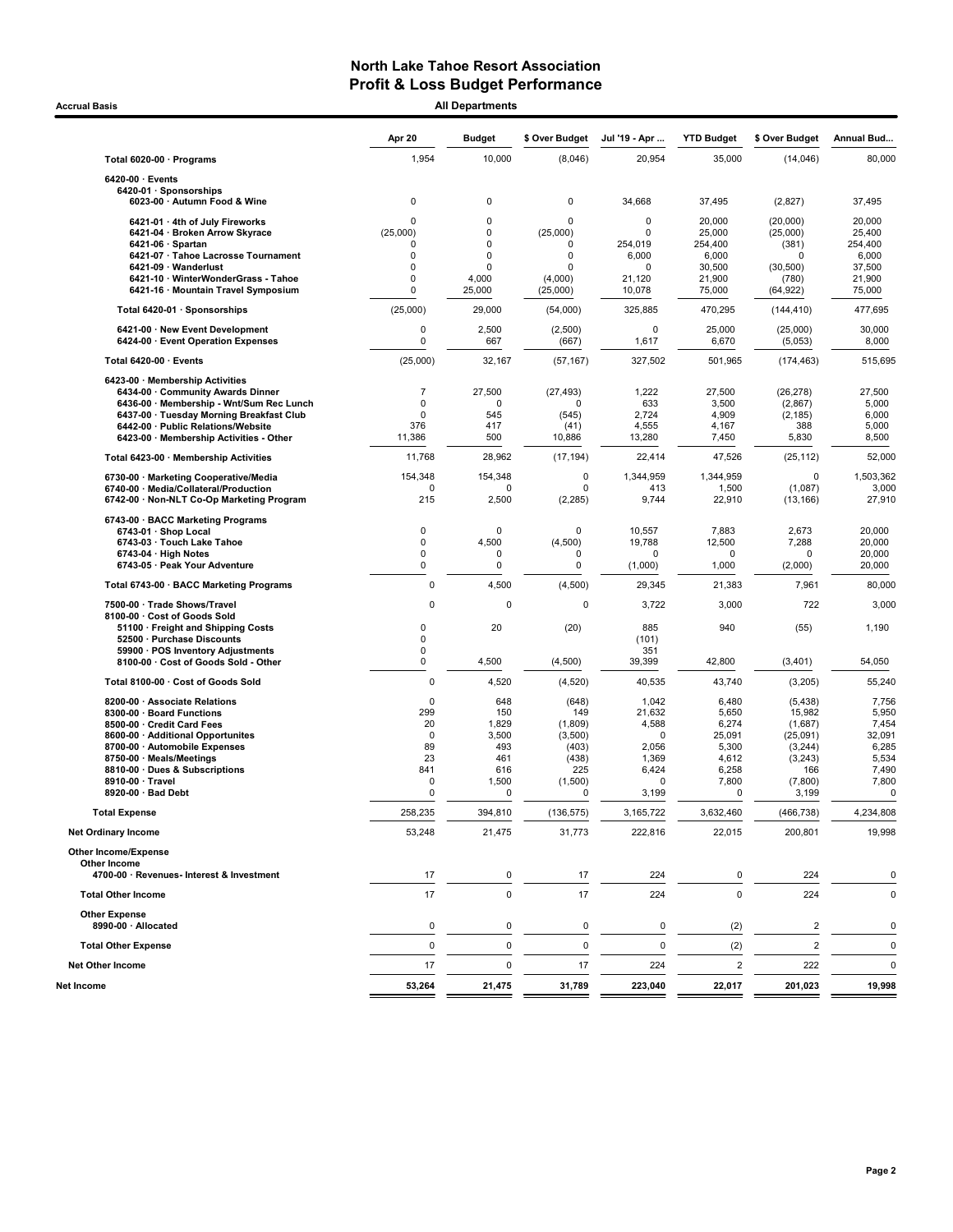| <b>Accrual Basis</b>                                                                                                                                                                                                                                             |                                                         | 11 - Marketing                                     |                                                            |                                                       |                                                                    |                                                                              |                                                                    |
|------------------------------------------------------------------------------------------------------------------------------------------------------------------------------------------------------------------------------------------------------------------|---------------------------------------------------------|----------------------------------------------------|------------------------------------------------------------|-------------------------------------------------------|--------------------------------------------------------------------|------------------------------------------------------------------------------|--------------------------------------------------------------------|
|                                                                                                                                                                                                                                                                  | Apr 20                                                  | <b>Budget</b>                                      | \$ Over Budget                                             | Jul '19 - Apr 20                                      | <b>YTD Budget</b>                                                  | \$ Over Budget                                                               | <b>Annual Budget</b>                                               |
| <b>Ordinary Income/Expense</b>                                                                                                                                                                                                                                   |                                                         |                                                    |                                                            |                                                       |                                                                    |                                                                              |                                                                    |
| Income<br>4050-00 County of Placer TOT Funding<br>4253-00 · Revenue- Other                                                                                                                                                                                       | 232,490<br>0                                            | 276,156<br>0                                       | (43, 667)<br>0                                             | 2,398,349<br>1,000                                    | 2,627,592<br>0                                                     | (229, 242)<br>1,000                                                          | 3,044,007<br>0                                                     |
| <b>Total Income</b>                                                                                                                                                                                                                                              | 232,490                                                 | 276,156                                            | (43, 667)                                                  | 2,399,349                                             | 2,627,592                                                          | (228, 242)                                                                   | 3,044,007                                                          |
| <b>Gross Profit</b>                                                                                                                                                                                                                                              | 232,490                                                 | 276,156                                            | (43, 667)                                                  | 2,399,349                                             | 2,627,592                                                          | (228, 242)                                                                   | 3,044,007                                                          |
| <b>Expense</b><br>5000-00 · Salaries & Wages<br>5000-01 · In-Market Administration<br>5020-00 · P/R - Tax Expense<br>5030-00 · P/R - Health Insurance Expense<br>5040-00 · P/R - Workmans Comp<br>5060-00 $\cdot$ 401 (k)<br>5070-00 Other Benefits and Expenses | 1,375<br>1,420<br>3,672<br>126<br>895<br>116            | 1,375<br>2,037<br>3,667<br>178<br>1,019<br>160     | 0<br>(617)<br>5<br>(52)<br>(124)<br>(44)                   | 13,750<br>18,454<br>42,259<br>1,360<br>8,585<br>1,162 | 13,750<br>20,374<br>36,670<br>1,783<br>10,187<br>1,600             | 0<br>(1,920)<br>5,589<br>(423)<br>(1,602)<br>(438)                           | 16,500<br>21,537<br>44,004<br>2,139<br>12,224<br>1,920             |
| 5000-00 · Salaries & Wages - Other                                                                                                                                                                                                                               | 23,180                                                  | 25,467                                             | (2, 287)                                                   | 231,990                                               | 254,670                                                            | (22, 680)                                                                    | 305,604                                                            |
| Total 5000-00 · Salaries & Wages                                                                                                                                                                                                                                 | 30,785                                                  | 33,903                                             | (3, 119)                                                   | 317,559                                               | 339,033                                                            | (21, 474)                                                                    | 403,929                                                            |
| 5100-00 · Rent<br>$5110-00 \cdot$ Utilities<br>5140-00 · Repairs & Maintenance<br>5150-00 · Office - Cleaning<br>$5100-00 \cdot$ Rent - Other                                                                                                                    | 184<br>46<br>304<br>2,431                               | 201<br>78<br>206<br>2,386                          | (17)<br>(32)<br>98<br>45                                   | 1,631<br>461<br>2,637<br>24,352                       | 1,601<br>2,367<br>1,866<br>21,852                                  | 30<br>(1,906)<br>771<br>2,500                                                | 2,001<br>4,367<br>2,866<br>24,200                                  |
| Total 5100-00 · Rent                                                                                                                                                                                                                                             | 2,965                                                   | 2,871                                              | 94                                                         | 29,081                                                | 27,685                                                             | 1,396                                                                        | 33,434                                                             |
| 5310-00 · Telephone<br>5320-00 · Telephone                                                                                                                                                                                                                       | 619                                                     | 400                                                | 219                                                        | 5,577                                                 | 5,800                                                              | (223)                                                                        | 6,600                                                              |
| Total 5310-00 · Telephone                                                                                                                                                                                                                                        | 619                                                     | 400                                                | 219                                                        | 5,577                                                 | 5,800                                                              | (223)                                                                        | 6,600                                                              |
| 5420-00 Mail - USPS                                                                                                                                                                                                                                              | $\mathbf 0$                                             | 50                                                 | (50)                                                       | 458                                                   | 500                                                                | (42)                                                                         | 600                                                                |
| $5520-00 \cdot$ Supplies<br>5525-00 · Supplies- Computer <\$1000<br>5520-00 · Supplies - Other                                                                                                                                                                   | 0<br>98                                                 | 100<br>200                                         | (100)<br>(102)                                             | $\mathbf 0$<br>1,222                                  | 3,500<br>4,250                                                     | (3,500)<br>(3,028)                                                           | 3,700<br>4,750                                                     |
| Total 5520-00 · Supplies                                                                                                                                                                                                                                         | 98                                                      | 300                                                | (202)                                                      | 1,222                                                 | 7,750                                                              | (6, 528)                                                                     | 8,450                                                              |
| 5700-00 · Equipment Support & Maintenance<br>5710-00 · Taxes, Licenses & Fees<br>5740-00 · Equipment Rental/Leasing<br>5800-00 · Training Seminars<br>5900-00 · Professional Fees                                                                                | 0<br>0<br>91<br>0                                       | 120<br>0<br>315<br>1,000                           | (120)<br>0<br>(224)<br>(1,000)                             | $\mathbf 0$<br>60<br>1,798<br>4,424                   | 1,200<br>$\mathbf 0$<br>3,150<br>4,285                             | (1,200)<br>60<br>(1, 352)<br>138                                             | 1,440<br>3,780<br>4,785                                            |
| 5910-00 · Professional Fees - Attorneys<br>5921-00 · Professional Fees - Other                                                                                                                                                                                   | 0<br>0                                                  | 100<br>400                                         | (100)<br>(400)                                             | $\mathsf 0$<br>0                                      | 1,000<br>4,000                                                     | (1,000)<br>(4,000)                                                           | 1,500<br>4,800                                                     |
| Total 5900-00 · Professional Fees                                                                                                                                                                                                                                | $\mathbf 0$                                             | 500                                                | (500)                                                      | $\mathbf 0$                                           | 5,000                                                              | (5,000)                                                                      | 6,300                                                              |
| 5941-00 · Research & Planning<br>$6020-00 \cdot$ Programs<br>6016-00 · Special Event Partnership<br>6018-00 · Business Assoc. Grants                                                                                                                             | 0<br>1,954<br>0                                         | 1,500<br>10,000<br>0                               | (1,500)<br>(8,046)<br>0                                    | 0<br>20,954<br>0                                      | 15,000<br>35,000<br>0                                              | (15,000)<br>(14, 046)<br>0                                                   | 18,000<br>50,000<br>30,000                                         |
| Total 6020-00 · Programs                                                                                                                                                                                                                                         | 1,954                                                   | 10,000                                             | (8,046)                                                    | 20,954                                                | 35,000                                                             | (14, 046)                                                                    | 80,000                                                             |
| $6420-00 \cdot$ Events<br>6420-01 · Sponsorships<br>6023-00 · Autumn Food & Wine                                                                                                                                                                                 | $\mathbf 0$                                             | $\mathbf 0$                                        | 0                                                          | 34,668                                                | 37,495                                                             | (2,827)                                                                      | 37,495                                                             |
| 6421-01 · 4th of July Fireworks<br>6421-04 · Broken Arrow Skyrace<br>$6421-06 \cdot$ Spartan<br>6421-07 · Tahoe Lacrosse Tournament<br>6421-09 · Wanderlust<br>6421-10 · WinterWonderGrass - Tahoe<br>6421-16 · Mountain Travel Symposium                        | 0<br>(25,000)<br>$\Omega$<br>$\mathbf 0$<br>0<br>0<br>0 | $\mathbf 0$<br>0<br>0<br>0<br>0<br>4,000<br>25,000 | 0<br>(25,000)<br>0<br>0<br>$\Omega$<br>(4,000)<br>(25,000) | 0<br>0<br>254,019<br>6,000<br>0<br>21,120<br>10,078   | 20,000<br>25,000<br>254,400<br>6,000<br>30,500<br>21,900<br>75,000 | (20,000)<br>(25,000)<br>(381)<br>$\Omega$<br>(30, 500)<br>(780)<br>(64, 922) | 20,000<br>25,400<br>254,400<br>6,000<br>37,500<br>21,900<br>75,000 |
| Total 6420-01 · Sponsorships                                                                                                                                                                                                                                     | (25,000)                                                | 29,000                                             | (54,000)                                                   | 325,885                                               | 470,295                                                            | (144, 410)                                                                   | 477,695                                                            |
| 6421-00 · New Event Development<br>6424-00 · Event Operation Expenses                                                                                                                                                                                            | 0<br>0                                                  | 2,500<br>667                                       | (2,500)<br>(667)                                           | 0<br>1,617                                            | 25,000<br>6,670                                                    | (25,000)<br>(5,053)                                                          | 30,000<br>8,000                                                    |
| Total 6420-00 · Events                                                                                                                                                                                                                                           | (25,000)                                                | 32,167                                             | (57, 167)                                                  | 327,502                                               | 501,965                                                            | (174, 463)                                                                   | 515,695                                                            |
| 6730-00 · Marketing Cooperative/Media<br>6742-00 · Non-NLT Co-Op Marketing Program                                                                                                                                                                               | 143,772<br>15                                           | 143,772<br>1,500                                   | 0<br>(1, 485)                                              | 1,239,196<br>5,023                                    | 1,239,196<br>12,910                                                | 0<br>(7, 887)                                                                | 1,376,446<br>15,910                                                |
| 6743-00 · BACC Marketing Programs<br>6743-01 · Shop Local<br>6743-03 · Touch Lake Tahoe<br>$6743-04 \cdot$ High Notes<br>6743-05 · Peak Your Adventure                                                                                                           | 0<br>0<br>0<br>0                                        | $\Omega$<br>4,500<br>0<br>0                        | 0<br>(4,500)<br>0<br>0                                     | 10,557<br>19,788<br>0<br>(1,000)                      | 7,883<br>12,500<br><sup>0</sup><br>1,000                           | 2,673<br>7,288<br><sup>0</sup><br>(2,000)                                    | 20,000<br>20,000<br>20,000<br>20,000                               |
| Total 6743-00 · BACC Marketing Programs                                                                                                                                                                                                                          | 0                                                       | 4,500                                              | (4,500)                                                    | 29,345                                                | 21,383                                                             | 7,961                                                                        | 80,000                                                             |
| 7500-00 · Trade Shows/Travel<br>8200-00 · Associate Relations<br>8500-00 · Credit Card Fees                                                                                                                                                                      | 0<br>0<br>0                                             | 140                                                | (140)                                                      | 1,525<br>191<br>50                                    | 1,400                                                              | (1, 210)                                                                     | 1,660                                                              |
| 8600-00 · Additional Opportunites<br>8700-00 · Automobile Expenses                                                                                                                                                                                               | 0<br>13                                                 | 3,000<br>130                                       | (3,000)<br>(117)                                           | 0<br>1,169                                            | 20,091<br>1,300                                                    | (20, 091)<br>(131)                                                           | 26,091<br>1,560                                                    |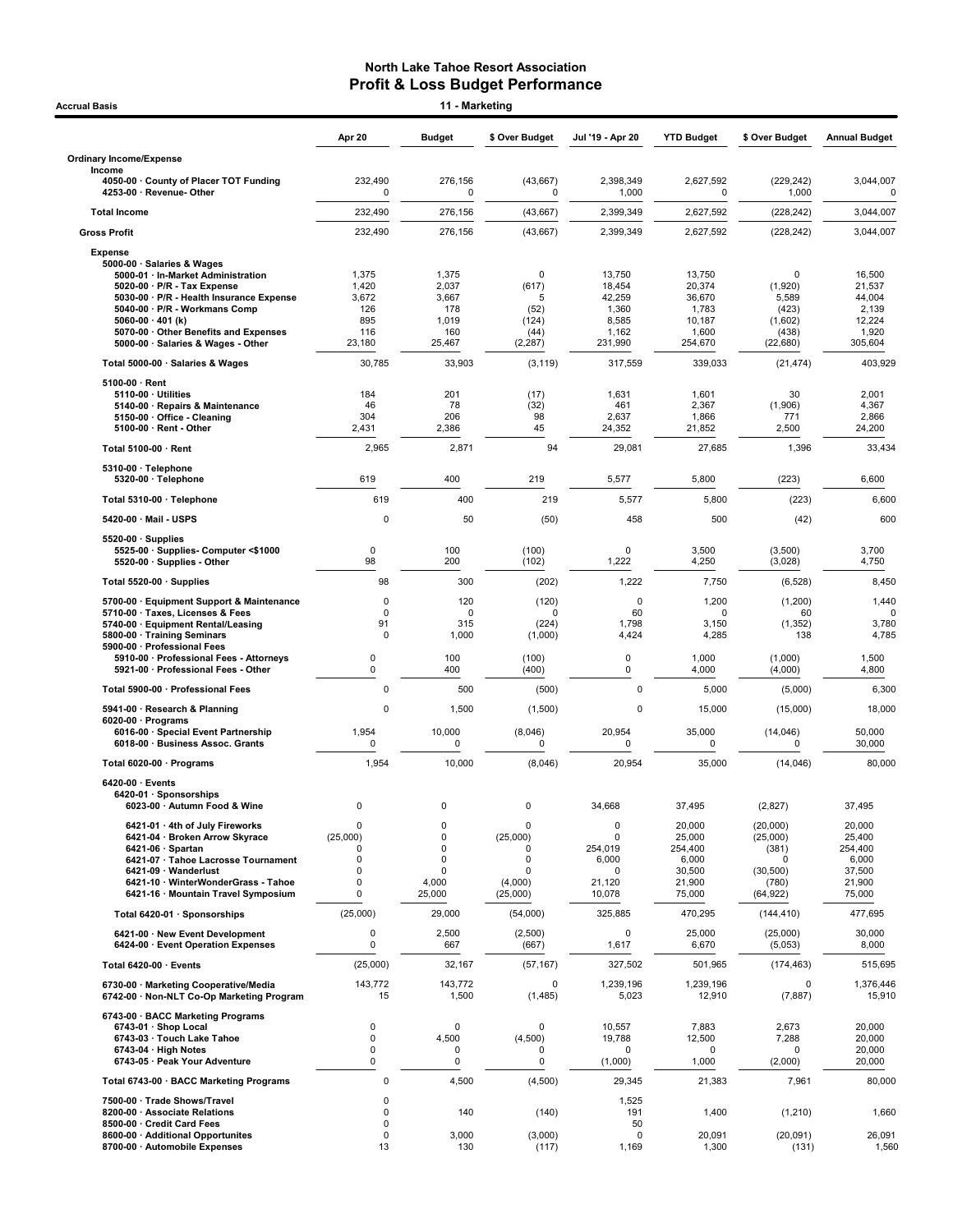Accrual Basis **11 - Marketing** 

|                                                                                          | <b>Apr 20</b>               | <b>Budget</b>             | \$ Over Budget     | Jul '19 - Apr 20 | <b>YTD Budget</b>       | \$ Over Budget                  | <b>Annual Budget</b>    |
|------------------------------------------------------------------------------------------|-----------------------------|---------------------------|--------------------|------------------|-------------------------|---------------------------------|-------------------------|
| 8750-00 · Meals/Meetings<br>8810-00 Dues & Subscriptions<br>8910-00 · Travel             | $\Omega$<br>171<br>$\Omega$ | 163<br>250<br>$\mathbf 0$ | (163)<br>(79)<br>C | 252<br>1,193     | 1,625<br>2,500<br>6,300 | (1, 373)<br>(1, 307)<br>(6,300) | 1,950<br>3,000<br>6,300 |
| <b>Total Expense</b>                                                                     | 155,483                     | 236,580                   | (81,098)           | 1,986,576        | 2,253,074               | (266, 497)                      | 2,595,931               |
| <b>Net Ordinary Income</b>                                                               | 77,007                      | 39,576                    | 37,431             | 412,773          | 374,518                 | 38,255                          | 448,076                 |
| <b>Other Income/Expense</b><br>Other Income<br>4700-00 · Revenues- Interest & Investment | 17                          | $\mathbf 0$               | 17                 | 224              | $\mathbf 0$             | 224                             | 0                       |
| <b>Total Other Income</b>                                                                | 17                          | 0                         | 17                 | 224              | 0                       | 224                             | $\mathbf 0$             |
| <b>Other Expense</b><br>8990-00 · Allocated                                              | 32,043                      | 38,904                    | (6,861)            | 305,961          | 374,493                 | (68, 532)                       | 448,076                 |
| <b>Total Other Expense</b>                                                               | 32,043                      | 38,904                    | (6, 861)           | 305,961          | 374,493                 | (68, 532)                       | 448,076                 |
| <b>Net Other Income</b>                                                                  | (32,026)                    | (38,904)                  | 6,878              | (305, 737)       | (374, 493)              | 68,756                          | (448,076)               |
| Net Income                                                                               | 44,981                      | 672                       | 44,309             | 107,036          | 25                      | 107,011                         | $\mathbf{0}$            |
|                                                                                          |                             |                           |                    |                  |                         |                                 |                         |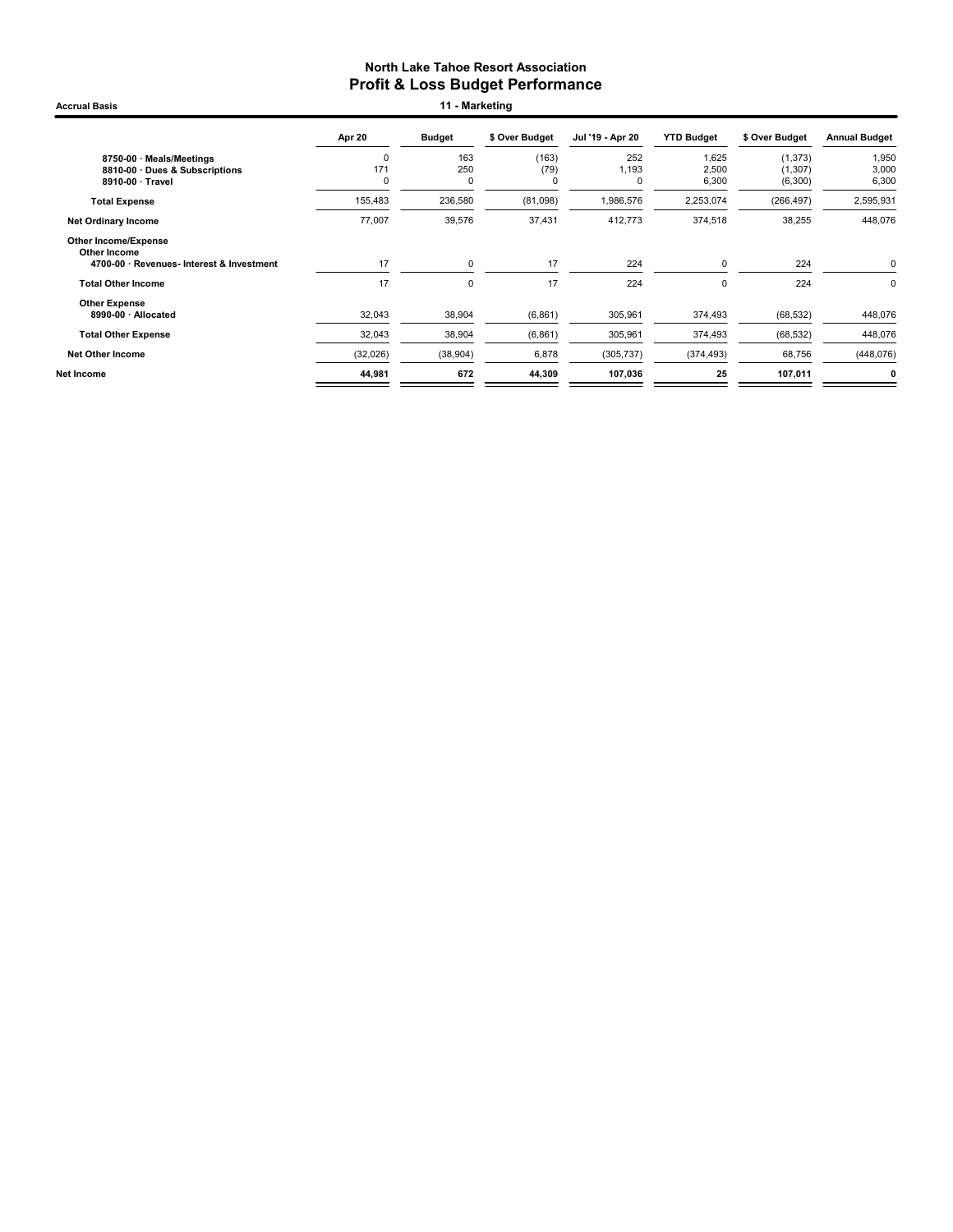| 30 - Conference<br><b>Accrual Basis</b>                                                                                                                                                                                                                                                                                                                                                                                                                                                                                                                                         |                                                                                                                   |                                                                                                                        |                                                                                                                        |                                                                                                                                       |                                                                                                                               |                                                                                                                                            |                                                                                                                                             |
|---------------------------------------------------------------------------------------------------------------------------------------------------------------------------------------------------------------------------------------------------------------------------------------------------------------------------------------------------------------------------------------------------------------------------------------------------------------------------------------------------------------------------------------------------------------------------------|-------------------------------------------------------------------------------------------------------------------|------------------------------------------------------------------------------------------------------------------------|------------------------------------------------------------------------------------------------------------------------|---------------------------------------------------------------------------------------------------------------------------------------|-------------------------------------------------------------------------------------------------------------------------------|--------------------------------------------------------------------------------------------------------------------------------------------|---------------------------------------------------------------------------------------------------------------------------------------------|
|                                                                                                                                                                                                                                                                                                                                                                                                                                                                                                                                                                                 | Apr 20                                                                                                            | <b>Budget</b>                                                                                                          | \$ Over Budget                                                                                                         | Jul '19 - Apr 20                                                                                                                      | <b>YTD Budget</b>                                                                                                             | \$ Over Budget                                                                                                                             | <b>Annual Budget</b>                                                                                                                        |
| <b>Ordinary Income/Expense</b>                                                                                                                                                                                                                                                                                                                                                                                                                                                                                                                                                  |                                                                                                                   |                                                                                                                        |                                                                                                                        |                                                                                                                                       |                                                                                                                               |                                                                                                                                            |                                                                                                                                             |
| Income<br>4050-00 County of Placer TOT Funding<br>4600-00 · Commissions                                                                                                                                                                                                                                                                                                                                                                                                                                                                                                         | 34,574                                                                                                            | 34,575                                                                                                                 | (0)                                                                                                                    | 314,834                                                                                                                               | 314,833                                                                                                                       | 1                                                                                                                                          | 383,252                                                                                                                                     |
| 4601-00 Commissions - South Shore<br>4600-00 Commissions - Other                                                                                                                                                                                                                                                                                                                                                                                                                                                                                                                | $\pmb{0}$<br>0                                                                                                    | $\pmb{0}$<br>0                                                                                                         | $\mathbf 0$<br>0                                                                                                       | 10,138<br>34,320                                                                                                                      | $\Omega$<br>28,276                                                                                                            | 10,138<br>6,044                                                                                                                            | $\pmb{0}$<br>28,276                                                                                                                         |
| Total 4600-00 · Commissions                                                                                                                                                                                                                                                                                                                                                                                                                                                                                                                                                     | $\mathbf 0$                                                                                                       | $\mathbf 0$                                                                                                            | $\pmb{0}$                                                                                                              | 44,459                                                                                                                                | 28,276                                                                                                                        | 16,183                                                                                                                                     | 28,276                                                                                                                                      |
| <b>Total Income</b>                                                                                                                                                                                                                                                                                                                                                                                                                                                                                                                                                             | 34,574                                                                                                            | 34,575                                                                                                                 | (0)                                                                                                                    | 359,293                                                                                                                               | 343,109                                                                                                                       | 16,184                                                                                                                                     | 411,528                                                                                                                                     |
| <b>Gross Profit</b>                                                                                                                                                                                                                                                                                                                                                                                                                                                                                                                                                             | 34,574                                                                                                            | 34,575                                                                                                                 | (0)                                                                                                                    | 359,293                                                                                                                               | 343,109                                                                                                                       | 16,184                                                                                                                                     | 411,528                                                                                                                                     |
| <b>Expense</b><br>5000-00 · Salaries & Wages<br>5010-00 · Sales Commissions<br>5020-00 · P/R - Tax Expense<br>5030-00 · P/R - Health Insurance Expense<br>5040-00 · P/R - Workmans Comp<br>5060-00 $\cdot$ 401 (k)<br>5061-00 · 401k Profit Sharing<br>5070-00 · Other Benefits and Expenses<br>5000-00 · Salaries & Wages - Other<br>Total 5000-00 · Salaries & Wages<br>5100-00 · Rent<br>5110-00 · Utilities<br>5140-00 · Repairs & Maintenance<br>5150-00 Office - Cleaning<br>5100-00 · Rent - Other<br>Total 5100-00 · Rent<br>5310-00 · Telephone<br>5320-00 · Telephone | (186)<br>493<br>1,281<br>36<br>269<br>$\Omega$<br>8<br>6,617<br>8,517<br>90<br>23<br>148<br>1,140<br>1,401<br>277 | 800<br>1,064<br>1,754<br>88<br>501<br>80<br>$\mathbf 0$<br>12,514<br>16,800<br>66<br>45<br>94<br>1,025<br>1,230<br>300 | (986)<br>(571)<br>(473)<br>(52)<br>(232)<br>(80)<br>8<br>(5,897)<br>(8, 283)<br>24<br>(23)<br>54<br>115<br>171<br>(23) | 15,326<br>6,400<br>20,357<br>592<br>3,046<br>$\Omega$<br>300<br>68,672<br>114,693<br>796<br>225<br>1,286<br>11,425<br>13,732<br>2,714 | 8,000<br>10,637<br>17,540<br>876<br>5,006<br>800<br>0<br>125,140<br>167,999<br>660<br>450<br>940<br>10,250<br>12,300<br>3,000 | 7,326<br>(4, 237)<br>2,817<br>(284)<br>(1,959)<br>(800)<br>300<br>(56, 468)<br>(53, 305)<br>136<br>(225)<br>346<br>1,175<br>1,432<br>(286) | 9,600<br>12,764<br>21,048<br>1,051<br>6,007<br>960<br>$\mathbf 0$<br>150,168<br>201,598<br>792<br>540<br>1,128<br>12,300<br>14,760<br>3,600 |
| Total 5310-00 · Telephone                                                                                                                                                                                                                                                                                                                                                                                                                                                                                                                                                       | 277                                                                                                               | 300                                                                                                                    | (23)                                                                                                                   | 2,714                                                                                                                                 | 3,000                                                                                                                         | (286)                                                                                                                                      | 3,600                                                                                                                                       |
| 5420-00 · Mail - USPS                                                                                                                                                                                                                                                                                                                                                                                                                                                                                                                                                           | $\pmb{0}$                                                                                                         | 15                                                                                                                     | (15)                                                                                                                   | 167                                                                                                                                   | 150                                                                                                                           | 17                                                                                                                                         | 180                                                                                                                                         |
| 5520-00 · Supplies<br>5525-00 · Supplies- Computer <\$1000<br>5520-00 · Supplies - Other                                                                                                                                                                                                                                                                                                                                                                                                                                                                                        | $\mathbf 0$<br>18                                                                                                 | 31<br>29                                                                                                               | (31)<br>(12)                                                                                                           | $\mathbf 0$<br>360                                                                                                                    | 310<br>578                                                                                                                    | (310)<br>(217)                                                                                                                             | 372<br>594                                                                                                                                  |
| Total 5520-00 · Supplies                                                                                                                                                                                                                                                                                                                                                                                                                                                                                                                                                        | 18                                                                                                                | 60                                                                                                                     | (43)                                                                                                                   | 360                                                                                                                                   | 888                                                                                                                           | (527)                                                                                                                                      | 966                                                                                                                                         |
| 5700-00 · Equipment Support & Maintenance<br>5710-00 · Taxes, Licenses & Fees<br>5740-00 · Equipment Rental/Leasing<br>6730-00 · Marketing Cooperative/Media<br>8200-00 · Associate Relations<br>8500-00 · Credit Card Fees<br>8810-00 · Dues & Subscriptions                                                                                                                                                                                                                                                                                                                   | $\pmb{0}$<br>$\mathbf 0$<br>40<br>10,576<br>$\mathbf 0$<br>$\Omega$<br>$\mathbf 0$                                | 120<br>$\mathbf 0$<br>125<br>10,576<br>80<br>$\mathbf 0$<br>20                                                         | (120)<br>$\mathbf 0$<br>(84)<br>0<br>(80)<br>$\Omega$<br>(20)                                                          | 0<br>31<br>797<br>105,763<br>54<br>90<br>4                                                                                            | 240<br>$\mathbf 0$<br>1,246<br>105,763<br>800<br>$\Omega$<br>200                                                              | (240)<br>31<br>(449)<br>0<br>(746)<br>90<br>(196)                                                                                          | 240<br>$\Omega$<br>1,496<br>126,916<br>960<br>C<br>240                                                                                      |
| <b>Total Expense</b>                                                                                                                                                                                                                                                                                                                                                                                                                                                                                                                                                            | 20.829                                                                                                            | 29,326                                                                                                                 | (8, 497)                                                                                                               | 238,406                                                                                                                               | 292,586                                                                                                                       | (54, 180)                                                                                                                                  | 350,956                                                                                                                                     |
| <b>Net Ordinary Income</b>                                                                                                                                                                                                                                                                                                                                                                                                                                                                                                                                                      | 13,745                                                                                                            | 5,249                                                                                                                  | 8,496                                                                                                                  | 120,887                                                                                                                               | 50,523                                                                                                                        | 70,364                                                                                                                                     | 60,572                                                                                                                                      |
| Other Income/Expense<br><b>Other Expense</b><br>8990-00 · Allocated                                                                                                                                                                                                                                                                                                                                                                                                                                                                                                             | 4,323                                                                                                             | 5,249                                                                                                                  | (926)                                                                                                                  | 41,277                                                                                                                                | 50,523                                                                                                                        | (9, 246)                                                                                                                                   | 60,572                                                                                                                                      |
| <b>Total Other Expense</b>                                                                                                                                                                                                                                                                                                                                                                                                                                                                                                                                                      | 4,323                                                                                                             | 5,249                                                                                                                  | (926)                                                                                                                  | 41,277                                                                                                                                | 50,523                                                                                                                        | (9, 246)                                                                                                                                   | 60,572                                                                                                                                      |
| <b>Net Other Income</b>                                                                                                                                                                                                                                                                                                                                                                                                                                                                                                                                                         | (4, 323)                                                                                                          | (5, 249)                                                                                                               | 926                                                                                                                    | (41, 277)                                                                                                                             | (50, 523)                                                                                                                     | 9,246                                                                                                                                      | (60, 572)                                                                                                                                   |
| Net Income                                                                                                                                                                                                                                                                                                                                                                                                                                                                                                                                                                      | 9,422                                                                                                             | $\Omega$                                                                                                               | 9,422                                                                                                                  | 79,610                                                                                                                                | $\mathbf{0}$                                                                                                                  | 79,610                                                                                                                                     | $\mathbf{0}$                                                                                                                                |
|                                                                                                                                                                                                                                                                                                                                                                                                                                                                                                                                                                                 |                                                                                                                   |                                                                                                                        |                                                                                                                        |                                                                                                                                       |                                                                                                                               |                                                                                                                                            |                                                                                                                                             |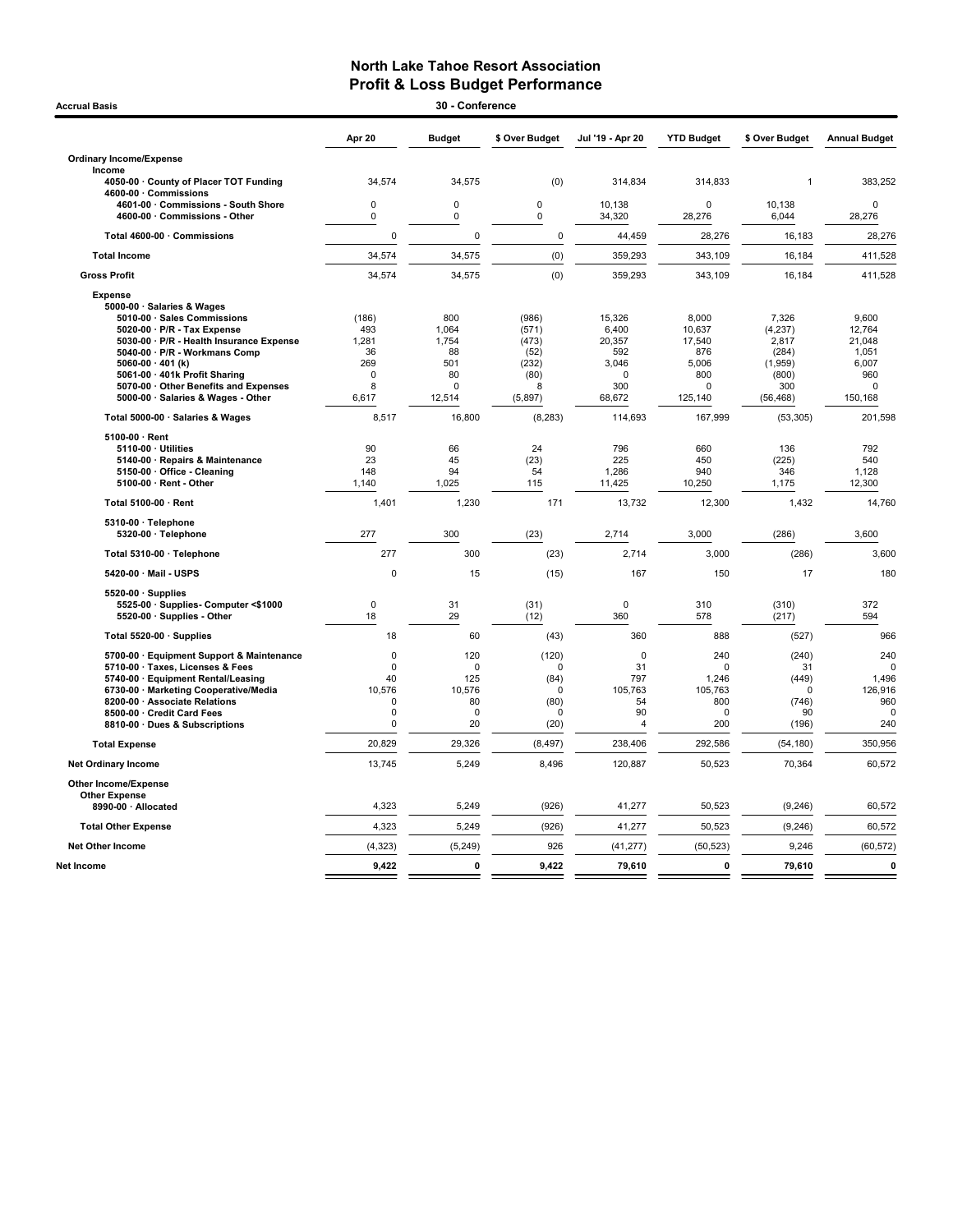Accrual Basis 42 - Visitor Center

|                                                                                                                                                                                                                                                                                                               | Apr 20                                                                          | <b>Budget</b>                                                         | \$ Over Budget                                                              | Jul '19 - Apr 20                                                | <b>YTD Budget</b>                                                   | \$ Over Budget                                                           | <b>Annual Budget</b>                                                |
|---------------------------------------------------------------------------------------------------------------------------------------------------------------------------------------------------------------------------------------------------------------------------------------------------------------|---------------------------------------------------------------------------------|-----------------------------------------------------------------------|-----------------------------------------------------------------------------|-----------------------------------------------------------------|---------------------------------------------------------------------|--------------------------------------------------------------------------|---------------------------------------------------------------------|
| <b>Ordinary Income/Expense</b>                                                                                                                                                                                                                                                                                |                                                                                 |                                                                       |                                                                             |                                                                 |                                                                     |                                                                          |                                                                     |
| Income<br>4050-00 · County of Placer TOT Funding                                                                                                                                                                                                                                                              | 32,717                                                                          | 32,717                                                                | (0)                                                                         | 332,855                                                         | 332,853                                                             | $\overline{c}$                                                           | 398,306                                                             |
| 46000 · Merchandise Sales                                                                                                                                                                                                                                                                                     |                                                                                 |                                                                       |                                                                             |                                                                 |                                                                     |                                                                          |                                                                     |
| 4502-00 · Non-Retail VIC income<br>46000 · Merchandise Sales - Other                                                                                                                                                                                                                                          | 0<br>0                                                                          | 400<br>9,000                                                          | (400)<br>(9,000)                                                            | 9,867<br>73,746                                                 | 4,000<br>85,600                                                     | 5,867<br>(11, 854)                                                       | 4,800<br>108,100                                                    |
| Total 46000 · Merchandise Sales                                                                                                                                                                                                                                                                               | $\Omega$                                                                        | 9,400                                                                 | (9,400)                                                                     | 83,613                                                          | 89,600                                                              | (5,987)                                                                  | 112,900                                                             |
| <b>Total Income</b>                                                                                                                                                                                                                                                                                           | 32,717                                                                          | 42,117                                                                | (9,400)                                                                     | 416,468                                                         | 422,453                                                             | (5,985)                                                                  | 511,206                                                             |
| <b>Gross Profit</b>                                                                                                                                                                                                                                                                                           | 32,717                                                                          | 42,117                                                                | (9,400)                                                                     | 416,468                                                         | 422,453                                                             | (5,985)                                                                  | 511,206                                                             |
| <b>Expense</b><br>5000-00 · Salaries & Wages<br>5020-00 · P/R - Tax Expense<br>5030-00 · P/R - Health Insurance Expense<br>5040-00 · P/R - Workmans Comp<br>5060-00 $\cdot$ 401 (k)<br>5070-00 Other Benefits and Expenses<br>5000-00 · Salaries & Wages - Other                                              | 524<br>1,764<br>218<br>178<br>22<br>8,284                                       | 1,274<br>2,225<br>585<br>520<br>80<br>13,000                          | (750)<br>(461)<br>(367)<br>(342)<br>(58)<br>(4, 716)                        | 12,557<br>17,545<br>4,601<br>4.886<br>407<br>137,929            | 14,304<br>22,250<br>6,567<br>5,838<br>800<br>145,950                | (1,747)<br>(4,705)<br>(1,966)<br>(952)<br>(393)<br>(8,021)               | 17,362<br>26,700<br>7,856<br>6,984<br>960<br>174,600                |
| Total 5000-00 · Salaries & Wages                                                                                                                                                                                                                                                                              | 10,990                                                                          | 17,684                                                                | (6,694)                                                                     | 177,924                                                         | 195,709                                                             | (17, 785)                                                                | 234,462                                                             |
| 5100-00 · Rent                                                                                                                                                                                                                                                                                                |                                                                                 |                                                                       |                                                                             |                                                                 |                                                                     |                                                                          |                                                                     |
| 5110-00 · Utilities<br>5140-00 · Repairs & Maintenance<br>5150-00 · Office - Cleaning<br>5100-00 · Rent - Other                                                                                                                                                                                               | 485<br>128<br>30<br>6,501                                                       | 600<br>1,000<br>50<br>6,500                                           | (115)<br>(872)<br>(20)                                                      | 4.611<br>2,303<br>257<br>65,010                                 | 6.400<br>10,000<br>950<br>65,000                                    | (1,789)<br>(7,698)<br>(693)<br>10                                        | 7.600<br>12,000<br>2,500<br>78,800                                  |
| Total 5100-00 · Rent                                                                                                                                                                                                                                                                                          | 7,143                                                                           | 8,150                                                                 | (1,007)                                                                     | 72,181                                                          | 82,350                                                              | (10, 169)                                                                | 100,900                                                             |
| 5310-00 · Telephone<br>5320-00 · Telephone                                                                                                                                                                                                                                                                    | 211                                                                             | 242                                                                   | (31)                                                                        | 2,283                                                           | 2,420                                                               | (137)                                                                    | 2,904                                                               |
| Total 5310-00 · Telephone                                                                                                                                                                                                                                                                                     | 211                                                                             | 242                                                                   | (31)                                                                        | 2,283                                                           | 2,420                                                               | (137)                                                                    | 2,904                                                               |
| 5420-00 · Mail - USPS                                                                                                                                                                                                                                                                                         | $\Omega$                                                                        | 50                                                                    | (50)                                                                        | 117                                                             | 500                                                                 | (383)                                                                    | 600                                                                 |
| 5520-00 · Supplies<br>5525-00 · Supplies- Computer <\$1000<br>5520-00 · Supplies - Other                                                                                                                                                                                                                      | $\Omega$<br>101                                                                 | 966<br>142                                                            | (966)<br>(41)                                                               | $\Omega$<br>3,249                                               | 1.310<br>4,800                                                      | (1,310)<br>(1, 551)                                                      | 1.310<br>4,894                                                      |
| Total 5520-00 · Supplies                                                                                                                                                                                                                                                                                      | 101                                                                             | 1,108                                                                 | (1,007)                                                                     | 3,249                                                           | 6,110                                                               | (2,861)                                                                  | 6,204                                                               |
| 5610-00 · Depreciation<br>5700-00 · Equipment Support & Maintenance<br>5710-00 · Taxes. Licenses & Fees<br>5740-00 · Equipment Rental/Leasing<br>5800-00 · Training Seminars<br>5850-00 · Artist of Month - Commissions<br>6740-00 · Media/Collateral/Production<br>6742-00 · Non-NLT Co-Op Marketing Program | 118<br>$\Omega$<br>$\Omega$<br>73<br>$\Omega$<br>$\mathbf 0$<br>$\Omega$<br>200 | 118<br>100<br>$\Omega$<br>235<br>$\Omega$<br>360<br>$\Omega$<br>1,000 | (0)<br>(100)<br>$\Omega$<br>(162)<br>$\Omega$<br>(360)<br>$\Omega$<br>(800) | 1,180<br>41<br>21<br>1,363<br>$\Omega$<br>9,927<br>413<br>2,000 | 1,180<br>1,000<br>155<br>2,350<br>2,000<br>3,600<br>1,500<br>10,000 | (1)<br>(959)<br>(134)<br>(987)<br>(2,000)<br>6,327<br>(1,087)<br>(8,000) | 1,180<br>1,200<br>155<br>2,820<br>3,000<br>4,320<br>3,000<br>12,000 |
| 8100-00 · Cost of Goods Sold<br>51100 · Freight and Shipping Costs<br>52500 · Purchase Discounts<br>59900 · POS Inventory Adjustments<br>8100-00 Cost of Goods Sold - Other                                                                                                                                   | 0<br>$\mathbf 0$<br>$\mathbf 0$<br>$\mathsf 0$                                  | 20<br>$\mathsf 0$<br>$\mathbf 0$<br>4,500                             | (20)<br>$\Omega$<br>$\Omega$<br>(4,500)                                     | 885<br>(101)<br>351<br>39,399                                   | 940<br>$\Omega$<br>$\Omega$<br>42,800                               | (55)<br>(101)<br>351<br>(3, 401)                                         | 1,190<br>$\pmb{0}$<br>$\mathbf 0$<br>54,050                         |
| Total 8100-00 · Cost of Goods Sold                                                                                                                                                                                                                                                                            | $\mathbf 0$                                                                     | 4,520                                                                 | (4,520)                                                                     | 40,535                                                          | 43,740                                                              | (3, 205)                                                                 | 55,240                                                              |
| 8200-00 · Associate Relations<br>8500-00 Credit Card Fees<br>8700-00 · Automobile Expenses<br>8750-00 · Meals/Meetings<br>8810-00 · Dues & Subscriptions<br>8910-00 · Travel                                                                                                                                  | $\mathbf 0$<br>$\Omega$<br>5<br>$\mathbf 0$<br>0<br>0                           | 58<br>329<br>50<br>65<br>$\Omega$<br>1,500                            | (58)<br>(329)<br>(45)<br>(65)<br>$\Omega$<br>(1,500)                        | 176<br>3,008<br>350<br>214<br>55<br>$\circ$                     | 580<br>3,138<br>850<br>650<br>100<br>1,500                          | (404)<br>(130)<br>(500)<br>(436)<br>(45)<br>(1,500)                      | 696<br>3,954<br>950<br>780<br>100<br>1,500                          |
| <b>Total Expense</b>                                                                                                                                                                                                                                                                                          | 18,843                                                                          | 35,569                                                                | (16, 726)                                                                   | 315,036                                                         | 359,432                                                             | (44, 396)                                                                | 435,965                                                             |
| <b>Net Ordinary Income</b>                                                                                                                                                                                                                                                                                    | 13,874                                                                          | 6,548                                                                 | 7,326                                                                       | 101,432                                                         | 63,021                                                              | 38,411                                                                   | 75,241                                                              |
| <b>Other Income/Expense</b><br><b>Other Expense</b><br>8990-00 · Allocated                                                                                                                                                                                                                                    | 5,392                                                                           | 6,547                                                                 | (1, 155)                                                                    | 51,490                                                          | 63,023                                                              | (11, 533)                                                                | 75,243                                                              |
| <b>Total Other Expense</b>                                                                                                                                                                                                                                                                                    | 5,392                                                                           | 6,547                                                                 | (1, 155)                                                                    | 51,490                                                          | 63,023                                                              | (11, 533)                                                                | 75,243                                                              |
| <b>Net Other Income</b>                                                                                                                                                                                                                                                                                       | (5, 392)                                                                        | (6, 547)                                                              | 1,155                                                                       | (51, 490)                                                       | (63, 023)                                                           | 11,533                                                                   | (75, 243)                                                           |
| Net Income                                                                                                                                                                                                                                                                                                    | 8,481                                                                           | $\mathbf{1}$                                                          | 8,480                                                                       | 49,942                                                          | (2)                                                                 | 49,944                                                                   | (2)                                                                 |
|                                                                                                                                                                                                                                                                                                               |                                                                                 |                                                                       |                                                                             |                                                                 |                                                                     |                                                                          |                                                                     |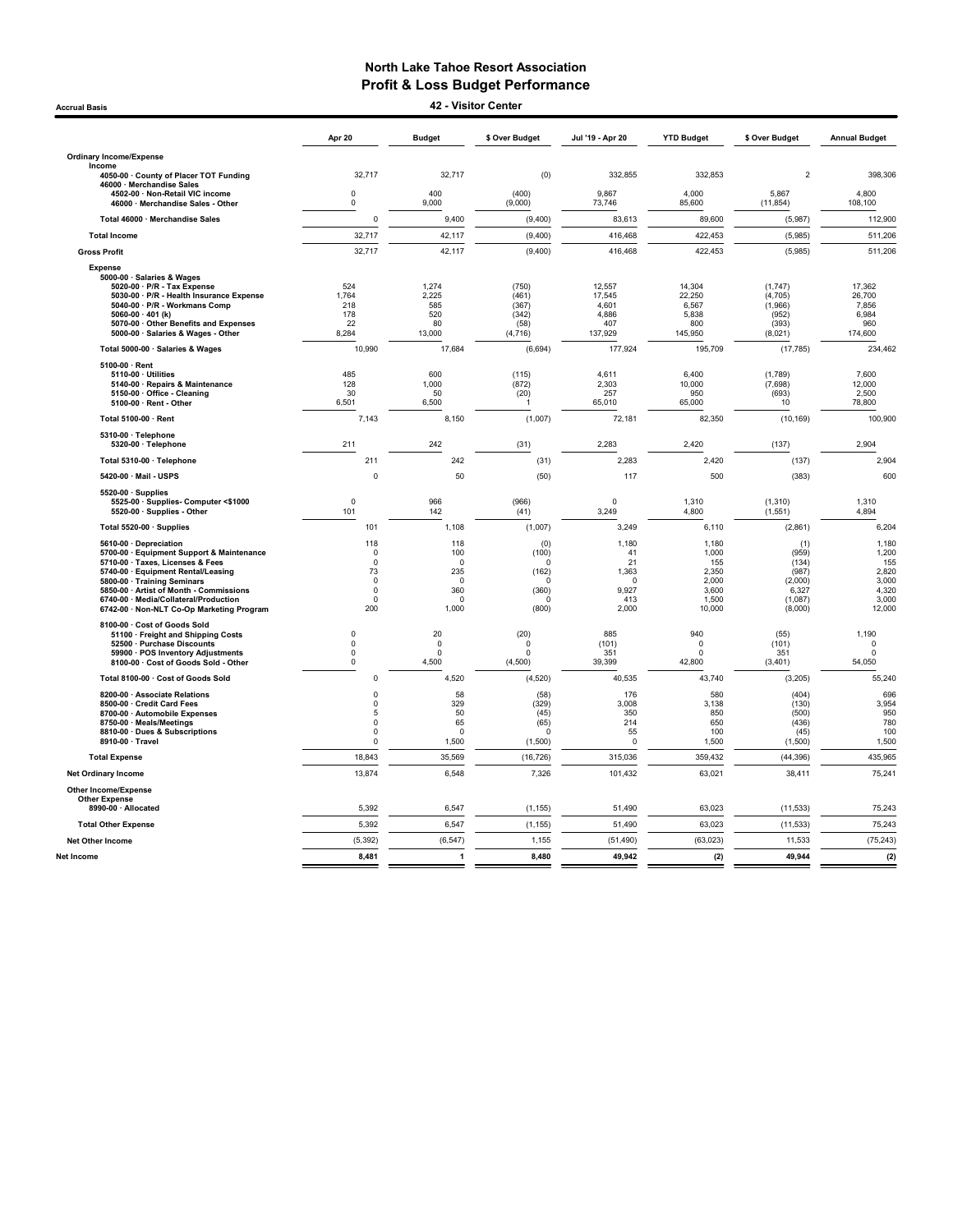**Accrual Basis** 

|                                                                                                                                                                                                                           | Apr 20                                         | <b>Budget</b>                           | \$ Over Bu                                | Jul '19 - A                                 | <b>YTD Budget</b>                 | \$ Over Bu                                | <b>Annual Bu</b>                    |
|---------------------------------------------------------------------------------------------------------------------------------------------------------------------------------------------------------------------------|------------------------------------------------|-----------------------------------------|-------------------------------------------|---------------------------------------------|-----------------------------------|-------------------------------------------|-------------------------------------|
| <b>Ordinary Income/Expense</b>                                                                                                                                                                                            |                                                |                                         |                                           |                                             |                                   |                                           |                                     |
| Income<br>4050-00 · County of Placer TOT Funding                                                                                                                                                                          | 1,767                                          | 1,767                                   | $\mathbf 0$                               | 85,462                                      | 85,461                            | $\mathbf{1}$                              | 88,866                              |
| <b>Total Income</b>                                                                                                                                                                                                       | 1,767                                          | 1,767                                   | $\mathbf 0$                               | 85,462                                      | 85,461                            | $\mathbf{1}$                              | 88,866                              |
| <b>Gross Profit</b>                                                                                                                                                                                                       | 1,767                                          | 1,767                                   | $\mathbf 0$                               | 85,462                                      | 85,461                            | $\mathbf{1}$                              | 88,866                              |
| <b>Expense</b><br>5000-00 · Salaries & Wages<br>5020-00 · P/R - Tax Expense<br>5030-00 · P/R - Health Insurance Expense<br>5040-00 · P/R - Workmans Comp<br>5060-00 $\cdot$ 401 (k)<br>5000-00 · Salaries & Wages - Other | 49<br>(37)<br>3<br>$\mathbf 0$<br>824          | 33<br>4<br>$\overline{4}$<br>23<br>567  | 16<br>(41)<br>(1)<br>(23)<br>257          | 184<br>(37)<br>11<br>$\Omega$<br>2,595      | 330<br>40<br>40<br>230<br>5,670   | (146)<br>(77)<br>(29)<br>(230)<br>(3,075) | 396<br>48<br>48<br>276<br>6,804     |
| Total 5000-00 · Salaries & Wages                                                                                                                                                                                          | 839                                            | 631                                     | 208                                       | 2,753                                       | 6,310                             | (3, 557)                                  | 7,572                               |
| 5100-00 · Rent<br>5110-00 · Utilities<br>5140-00 · Repairs & Maintenance<br>5150-00 · Office - Cleaning<br>5100-00 · Rent - Other                                                                                         | $\mathbf 0$<br>$\mathbf 0$<br>$\mathbf 0$<br>0 | $\mathbf 0$<br>0<br>0<br>0              | $\mathbf 0$<br>0<br>$\mathbf 0$<br>0      | $\mathbf 0$<br>$\mathbf 0$<br>$\Omega$<br>0 | 36<br>6<br>41<br>504              | (36)<br>(6)<br>(41)<br>(504)              | 36<br>6<br>41<br>504                |
| Total 5100-00 · Rent                                                                                                                                                                                                      | 0                                              | $\mathbf 0$                             | $\mathbf 0$                               | $\mathbf 0$                                 | 587                               | (587)                                     | 587                                 |
| 5310-00 · Telephone<br>5320-00 · Telephone                                                                                                                                                                                | $\pmb{0}$                                      | $\mathbf 0$                             | $\mathbf 0$                               | 3                                           | 230                               | (228)                                     | 230                                 |
| Total 5310-00 · Telephone                                                                                                                                                                                                 | 0                                              | 0                                       | $\mathbf 0$                               | 3                                           | 230                               | (228)                                     | 230                                 |
| 5420-00 · Mail - USPS                                                                                                                                                                                                     | 0                                              | $\Omega$                                | $\mathbf 0$                               | 0                                           | 18                                | (18)                                      | 18                                  |
| 5510-00 · Insurance/Bonding                                                                                                                                                                                               | $\Omega$                                       | $\Omega$                                | $\Omega$                                  | $\Omega$                                    | 64                                | (64)                                      | 64                                  |
| $5520-00 \cdot$ Supplies<br>5525-00 · Supplies- Computer <\$1000<br>5520-00 · Supplies - Other                                                                                                                            | 0<br>0                                         | 0<br>0                                  | 0<br>0                                    | $\mathbf 0$<br>19,300                       | 1,560<br>10,510                   | (1,560)<br>8,790                          | 1,560<br>10,510                     |
| Total 5520-00 · Supplies                                                                                                                                                                                                  | 0                                              | $\mathbf 0$                             | $\mathbf 0$                               | 19,300                                      | 12,070                            | 7,230                                     | 12,070                              |
| 5740-00 · Equipment Rental/Leasing                                                                                                                                                                                        | 0                                              | $\mathbf 0$                             | $\mathbf 0$                               | 0                                           | 216                               | (216)                                     | 216                                 |
| 5900-00 · Professional Fees<br>5910-00 · Professional Fees - Attorneys<br>5921-00 · Professional Fees - Other                                                                                                             | $\mathbf 0$<br>$\mathbf 0$                     | $\mathbf 0$<br>$\mathbf 0$              | $\mathbf 0$<br>0                          | 1.720<br>91,497                             | $\mathbf 0$<br>55,000             | 1.720<br>36,497                           | $\Omega$<br>55,000                  |
| Total 5900-00 · Professional Fees                                                                                                                                                                                         | 0                                              | 0                                       | $\mathbf 0$                               | 93,217                                      | 55,000                            | 38,217                                    | 55,000                              |
| 8700-00 · Automobile Expenses<br>8750-00 · Meals/Meetings<br>8810-00 · Dues & Subscriptions                                                                                                                               | 0<br>0<br>0                                    | $\mathbf 0$<br>$\mathbf 0$<br>$\pmb{0}$ | $\mathbf 0$<br>$\mathbf 0$<br>$\mathbf 0$ | 4<br>1<br>4                                 | 25<br>$\overline{4}$<br>$\pmb{0}$ | (21)<br>(3)<br>4                          | 25<br>$\overline{4}$<br>$\mathbf 0$ |
| <b>Total Expense</b>                                                                                                                                                                                                      | 839                                            | 631                                     | 208                                       | 115,281                                     | 74,524                            | 40,757                                    | 75,786                              |
| <b>Net Ordinary Income</b>                                                                                                                                                                                                | 928                                            | 1,136                                   | (208)                                     | (29, 819)                                   | 10,937                            | (40, 756)                                 | 13,080                              |
| <b>Other Income/Expense</b><br><b>Other Expense</b>                                                                                                                                                                       |                                                |                                         |                                           |                                             |                                   |                                           |                                     |
| 8990-00 · Allocated                                                                                                                                                                                                       | 936                                            | 1,136                                   | (200)                                     | 8,936                                       | 10,937                            | (2,001)                                   | 13,080                              |
| <b>Total Other Expense</b>                                                                                                                                                                                                | 936                                            | 1,136                                   | (200)                                     | 8,936                                       | 10,937                            | (2,001)                                   | 13,080                              |
| <b>Net Other Income</b>                                                                                                                                                                                                   | (936)                                          | (1, 136)                                | 200                                       | (8,936)                                     | (10, 937)                         | 2,001                                     | (13,080)                            |
| Net Income                                                                                                                                                                                                                | (8)                                            | $\mathbf 0$                             | (8)                                       | (38, 755)                                   | $\mathbf 0$                       | (38, 755)                                 | $\mathbf 0$                         |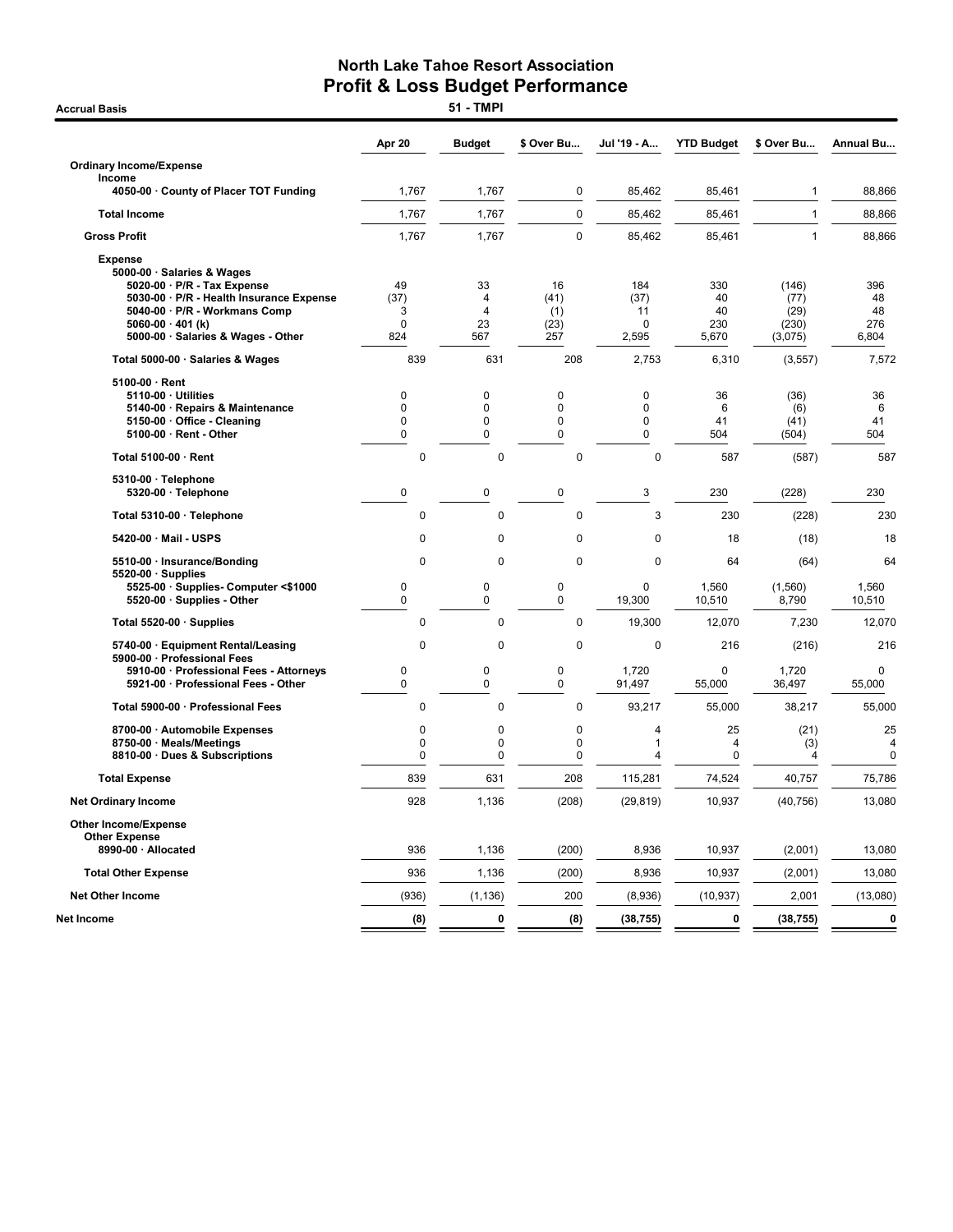| 60 - Membership<br><b>Accrual Basis</b>                                                                                                                                                                                                                                                                        |                                                        |                                                    |                                                         |                                                             |                                                             |                                                            |                                                              |  |  |  |
|----------------------------------------------------------------------------------------------------------------------------------------------------------------------------------------------------------------------------------------------------------------------------------------------------------------|--------------------------------------------------------|----------------------------------------------------|---------------------------------------------------------|-------------------------------------------------------------|-------------------------------------------------------------|------------------------------------------------------------|--------------------------------------------------------------|--|--|--|
|                                                                                                                                                                                                                                                                                                                | Apr 20                                                 | <b>Budget</b>                                      | \$ Over Budget                                          | Jul '19 - Apr 20                                            | <b>YTD Budget</b>                                           | \$ Over Budget                                             | <b>Annual Budget</b>                                         |  |  |  |
| <b>Ordinary Income/Expense</b>                                                                                                                                                                                                                                                                                 |                                                        |                                                    |                                                         |                                                             |                                                             |                                                            |                                                              |  |  |  |
| Income<br>4200-00 · Membership Dues Revenue<br>4250-00 · Revenues-Membership Activities<br>4250-01 · Community Awards                                                                                                                                                                                          | 11,189                                                 | 10,833                                             | 356                                                     | 112,305                                                     | 108,333                                                     | 3,971                                                      | 130,000                                                      |  |  |  |
| 4250-04 · Silent Auction<br>4250-05 · Sponsorships<br>4250-01 · Community Awards - Other                                                                                                                                                                                                                       | 0<br>(1, 405)<br>$\Omega$                              | 17,000<br>17,000<br>16,000                         | (17,000)<br>(18, 405)<br>(16,000)                       | 0<br>$\pmb{0}$<br>0                                         | 17,000<br>17,000<br>16,000                                  | (17,000)<br>(17,000)<br>(16,000)                           | 17,000<br>17,000<br>16,000                                   |  |  |  |
| Total 4250-01 · Community Awards                                                                                                                                                                                                                                                                               | (1, 405)                                               | 50,000                                             | (51, 405)                                               | 0                                                           | 50,000                                                      | (50,000)                                                   | 50,000                                                       |  |  |  |
| 4250-02 · Chamber Events<br>4250-03 · Summer/Winter Rec Luncheon<br>4251-00 · Tues AM Breakfast Club<br>4251-01 · Tues AM Breakfast Club Sponsors                                                                                                                                                              | 0<br>0<br>0                                            | 0<br>$\mathbf 0$<br>$\mathbf 0$                    | 0<br>0<br>$\Omega$                                      | 0<br>$\mathbf 0$<br>3,325                                   | 2,500<br>2,700<br>3,000                                     | (2,500)<br>(2,700)<br>325                                  | 2,500<br>2,700<br>3,000                                      |  |  |  |
| 4251-00 · Tues AM Breakfast Club - Other                                                                                                                                                                                                                                                                       | 0                                                      | 636                                                | (636)                                                   | 4,380                                                       | 5,727                                                       | (1, 347)                                                   | 7,000                                                        |  |  |  |
| Total 4251-00 · Tues AM Breakfast Club                                                                                                                                                                                                                                                                         | 0                                                      | 636                                                | (636)                                                   | 7,705                                                       | 8,727                                                       | (1,022)                                                    | 10,000                                                       |  |  |  |
| 4250-00 · Revenues-Membership Activities - Other                                                                                                                                                                                                                                                               | 150                                                    | 200                                                | (50)                                                    | 7,956                                                       | 3,600                                                       | 4,356                                                      | 4,000                                                        |  |  |  |
| Total 4250-00 · Revenues-Membership Activities                                                                                                                                                                                                                                                                 | (1, 255)                                               | 50,836                                             | (52,091)                                                | 15,661                                                      | 67,527                                                      | (51, 866)                                                  | 69,200                                                       |  |  |  |
| <b>Total Income</b>                                                                                                                                                                                                                                                                                            | 9,934                                                  | 61,670                                             | (51, 735)                                               | 127,966                                                     | 175,861                                                     | (47, 895)                                                  | 199,200                                                      |  |  |  |
| <b>Gross Profit</b>                                                                                                                                                                                                                                                                                            | 9,934                                                  | 61,670                                             | (51, 735)                                               | 127,966                                                     | 175,861                                                     | (47, 895)                                                  | 199,200                                                      |  |  |  |
| <b>Expense</b><br>5000-00 · Salaries & Wages<br>5000-01 · In-Market Administration<br>$5020-00 \cdot P/R$ - Tax Expense<br>5030-00 · P/R - Health Insurance Expense<br>5040-00 · P/R - Workmans Comp<br>5060-00 $\cdot$ 401 (k)<br>5070-00 · Other Benefits and Expenses<br>5000-00 · Salaries & Wages - Other | (1, 375)<br>290<br>593<br>26<br>$\Omega$<br>6<br>5,052 | (1, 375)<br>434<br>849<br>44<br>253<br>13<br>6,329 | 0<br>(144)<br>(256)<br>(18)<br>(253)<br>(7)<br>(1, 277) | (13, 750)<br>4,465<br>6,991<br>321<br>2,129<br>88<br>44,305 | (13,750)<br>4,343<br>8,490<br>443<br>2,532<br>133<br>63,290 | 0<br>123<br>(1,499)<br>(123)<br>(402)<br>(46)<br>(18, 985) | (16,500)<br>5,211<br>10,188<br>532<br>3,038<br>160<br>75,948 |  |  |  |
| Total 5000-00 · Salaries & Wages                                                                                                                                                                                                                                                                               | 4,592                                                  | 6,548                                              | (1,956)                                                 | 44,548                                                      | 65,481                                                      | (20, 933)                                                  | 78,577                                                       |  |  |  |
| $5100-00 \cdot$ Rent<br>$5110-00 \cdot$ Utilities<br>5140-00 · Repairs & Maintenance<br>5150-00 Office - Cleaning<br>$5100-00 \cdot$ Rent - Other                                                                                                                                                              | 43<br>11<br>70<br>635                                  | 36<br>44<br>98<br>497                              | $\overline{7}$<br>(33)<br>(28)<br>138                   | 378<br>107<br>611<br>6,357                                  | 358<br>438<br>981<br>4,971                                  | 20<br>(331)<br>(370)<br>1,386                              | 430<br>525<br>1,177<br>5,965                                 |  |  |  |
| Total 5100-00 · Rent                                                                                                                                                                                                                                                                                           | 758                                                    | 675                                                | 84                                                      | 7,453                                                       | 6,747                                                       | 705                                                        | 8,097                                                        |  |  |  |
| 5310-00 · Telephone<br>5320-00 · Telephone                                                                                                                                                                                                                                                                     | 124                                                    | 150                                                | (27)                                                    | 1,191                                                       | 1,500                                                       | (309)                                                      | 1,800                                                        |  |  |  |
| Total 5310-00 · Telephone                                                                                                                                                                                                                                                                                      | 124                                                    | 150                                                | (27)                                                    | 1,191                                                       | 1,500                                                       | (309)                                                      | 1,800                                                        |  |  |  |
| 5420-00 · Mail - USPS                                                                                                                                                                                                                                                                                          | 0                                                      | 8                                                  | (8)                                                     | 79                                                          | 83                                                          | (4)                                                        | 100                                                          |  |  |  |
| $5520-00 \cdot$ Supplies<br>5525-00 · Supplies- Computer <\$1000<br>5520-00 · Supplies - Other                                                                                                                                                                                                                 | $\mathbf 0$<br>279                                     | 42<br>83                                           | (42)<br>196                                             | 0<br>506                                                    | 417<br>833                                                  | (417)<br>(327)                                             | 500<br>1,000                                                 |  |  |  |
| Total 5520-00 · Supplies                                                                                                                                                                                                                                                                                       | 279                                                    | 125                                                | 154                                                     | 506                                                         | 1,250                                                       | (744)                                                      | 1,500                                                        |  |  |  |
| 5610-00 Depreciation<br>5700-00 · Equipment Support & Maintenance<br>5710-00 · Taxes, Licenses & Fees<br>5740-00 · Equipment Rental/Leasing<br>5800-00 · Training Seminars<br>5900-00 · Professional Fees<br>5921-00 · Professional Fees - Other                                                               | 0<br>0<br>0<br>55<br>0<br>0                            | 8<br>56<br>17<br>225<br>21<br>83                   | (8)<br>(56)<br>(17)<br>(170)<br>(21)<br>(83)            | $\mathbf 0$<br>0<br>14<br>1,034<br>0<br>0                   | 80<br>560<br>167<br>2,250<br>208<br>833                     | (80)<br>(560)<br>(153)<br>(1,216)<br>(208)<br>(833)        | 96<br>672<br>200<br>2,700<br>250<br>1,000                    |  |  |  |
| Total 5900-00 · Professional Fees                                                                                                                                                                                                                                                                              | $\mathbf 0$                                            | 83                                                 | (83)                                                    | $\mathbf 0$                                                 | 833                                                         | (833)                                                      | 1,000                                                        |  |  |  |
| 6423-00 · Membership Activities<br>6434-00 · Community Awards Dinner<br>6436-00 · Membership - Wnt/Sum Rec Lunch<br>6437-00 · Tuesday Morning Breakfast Club<br>6442-00 · Public Relations/Website<br>6423-00 · Membership Activities - Other                                                                  | $\overline{7}$<br>0<br>0<br>376<br>11,386              | 27,500<br>$\mathbf 0$<br>545<br>417<br>500         | (27, 493)<br>ŋ<br>(545)<br>(41)<br>10,886               | 1,222<br>633<br>2,724<br>4,555<br>13,280                    | 27,500<br>3,500<br>4,909<br>4,167<br>7,450                  | (26, 278)<br>(2,867)<br>(2, 185)<br>388<br>5,830           | 27,500<br>5,000<br>6,000<br>5,000<br>8,500                   |  |  |  |
| Total 6423-00 · Membership Activities                                                                                                                                                                                                                                                                          | 11,768                                                 | 28,962                                             | (17, 194)                                               | 22,414                                                      | 47,526                                                      | (25, 112)                                                  | 52,000                                                       |  |  |  |
| 6742-00 · Non-NLT Co-Op Marketing Program                                                                                                                                                                                                                                                                      | 0                                                      |                                                    |                                                         | 2,350                                                       |                                                             |                                                            |                                                              |  |  |  |
| 8200-00 · Associate Relations<br>8500-00 Credit Card Fees<br>8700-00 · Automobile Expenses<br>8750-00 · Meals/Meetings<br>8810-00 · Dues & Subscriptions<br>8920-00 · Bad Debt                                                                                                                                 | 0<br>20<br>$\overline{7}$<br>23<br>50<br>0             | 25<br>1,500<br>63<br>83<br>46<br>0                 | (25)<br>(1,480)<br>(56)<br>(61)<br>4<br>0               | 190<br>1,265<br>268<br>368<br>124<br>3,199                  | 250<br>3,136<br>625<br>833<br>458<br>0                      | (60)<br>(1,871)<br>(357)<br>(465)<br>(335)<br>3,199        | 300<br>3,500<br>750<br>1,000<br>550<br>0                     |  |  |  |
| <b>Total Expense</b>                                                                                                                                                                                                                                                                                           | 17,675                                                 | 38,595                                             | (20, 919)                                               | 85,003                                                      | 131,989                                                     | (46, 986)                                                  | 153,092                                                      |  |  |  |
| <b>Net Ordinary Income</b>                                                                                                                                                                                                                                                                                     | (7, 741)                                               | 23,075                                             | (30, 816)                                               | 42,963                                                      | 43,872                                                      | (909)                                                      | 46,108                                                       |  |  |  |

Other Income/Expense Other Expense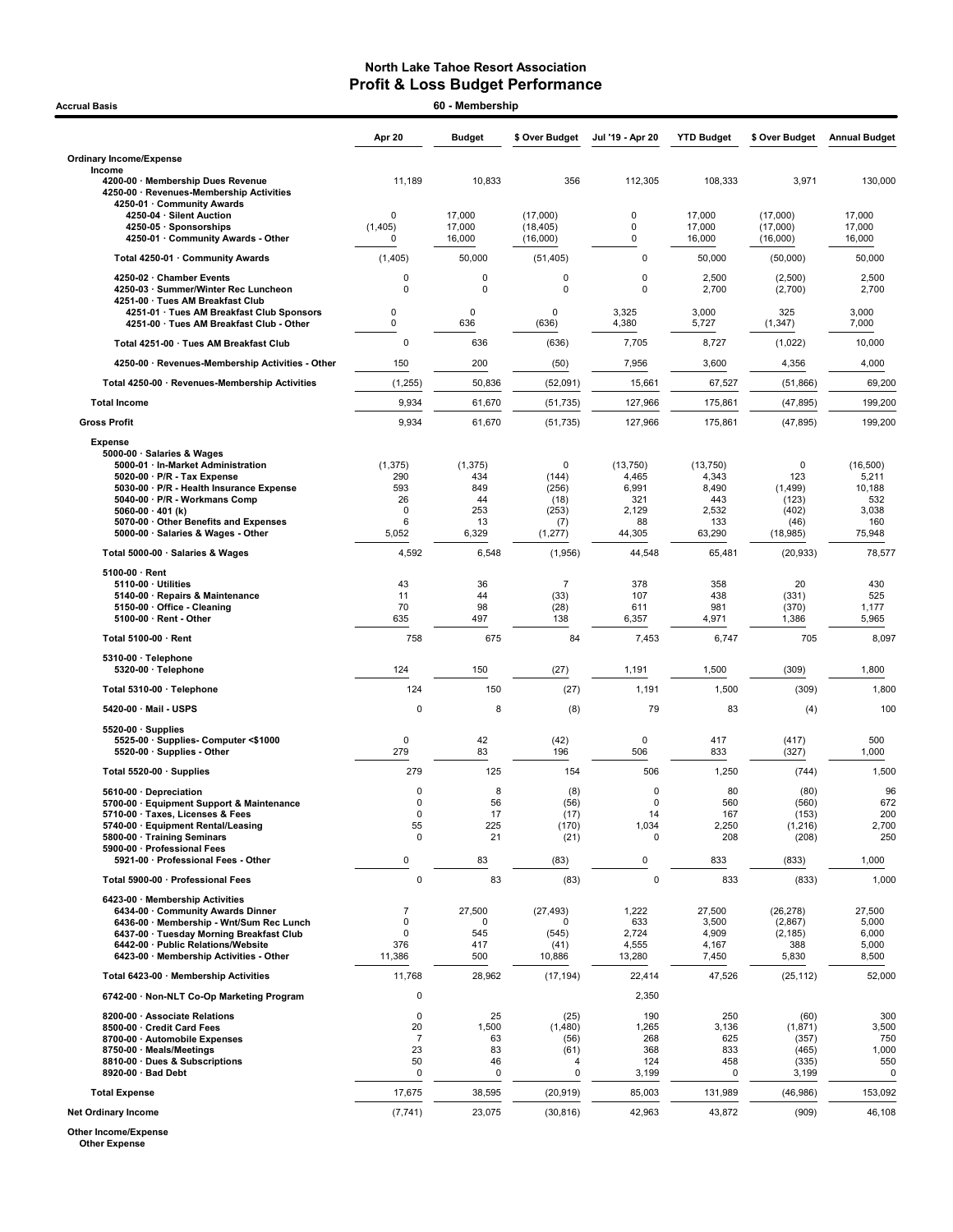| <b>Accrual Basis</b>       | 60 - Membership |               |                |                  |                   |                |                      |
|----------------------------|-----------------|---------------|----------------|------------------|-------------------|----------------|----------------------|
|                            | Apr 20          | <b>Budget</b> | \$ Over Budget | Jul '19 - Apr 20 | <b>YTD Budget</b> | \$ Over Budget | <b>Annual Budget</b> |
| 8990-00 · Allocated        | 1,872           | 2,273         | (401)          | 17.873           | 21,878            | (4,005)        | 26,107               |
| <b>Total Other Expense</b> | 1.872           | 2.273         | (401)          | 17.873           | 21,878            | (4,005)        | 26,107               |
| Net Other Income           | (1, 872)        | (2, 273)      | 401            | (17, 873)        | (21, 878)         | 4,005          | (26, 107)            |
| Net Income                 | (9,613)         | 20.802        | (30, 415)      | 25.090           | 21.994            | 3,096          | 20,001               |